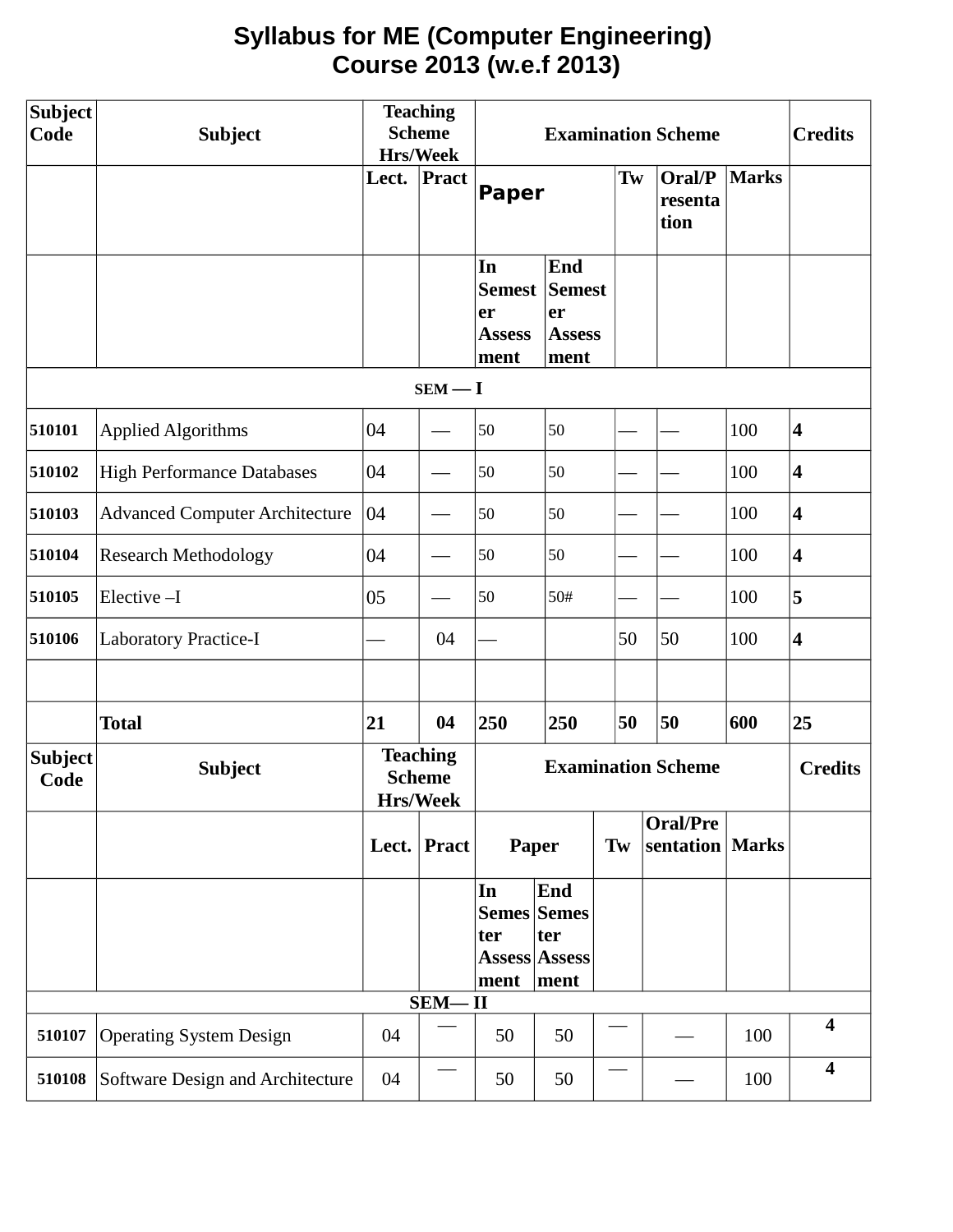| 510109                 | <b>Advanced Computer Networks</b>                                       | 04            |                                                                           | 50                | 50                                                        |     |                       | 100            | $\overline{\mathbf{4}}$ |
|------------------------|-------------------------------------------------------------------------|---------------|---------------------------------------------------------------------------|-------------------|-----------------------------------------------------------|-----|-----------------------|----------------|-------------------------|
| 510110                 | Elective-II                                                             | 05            |                                                                           | 50                | 50#                                                       |     |                       | 100            | 5                       |
| 510111                 | <b>Laboratory Practice-II</b>                                           |               | 04                                                                        |                   |                                                           | 50  | 50                    | 100            | $\overline{\mathbf{4}}$ |
| 510112                 | Seminar-I                                                               |               | 04                                                                        |                   |                                                           | 50  | 50                    | 100            | $\overline{\mathbf{4}}$ |
|                        | <b>Total</b>                                                            | 17            | 08                                                                        | 200               | 200                                                       | 100 | 100                   | 600            | 25                      |
| <b>Subject</b><br>Code | <b>Subject</b>                                                          |               | <b>Teaching</b><br><b>Examination Scheme</b><br><b>Scheme</b><br>Hrs/Week |                   |                                                           |     |                       | <b>Credits</b> |                         |
|                        |                                                                         | Lect. $\vert$ | <b>Pract</b>                                                              |                   | Paper                                                     | Tw  | Oral/Pre<br>sentation | <b>Marks</b>   |                         |
|                        |                                                                         |               |                                                                           | In<br>ter<br>ment | End<br><b>Semes Semes</b><br>ter<br>Assess Assess<br>ment |     |                       |                |                         |
|                        |                                                                         |               | <b>SEM-III</b>                                                            |                   |                                                           |     |                       |                |                         |
| 610101                 | <b>Advanced Storage Systems and</b><br><b>Infrastructure Management</b> | 04            |                                                                           | 50                | 50                                                        |     |                       | 100            | $\overline{\mathbf{4}}$ |
| 610102                 | <b>Advanced Unix Programming</b>                                        | 04            |                                                                           | 50                | 50                                                        |     |                       | 100            | $\overline{\mathbf{4}}$ |
| 610103                 | Elective-III                                                            | 05            |                                                                           | 50                | 50#                                                       |     |                       | 100            | $\overline{\mathbf{4}}$ |
| 610104                 | Seminar-II                                                              | 04            |                                                                           |                   |                                                           | 50  | 50                    | 100            | 5                       |
| 610105                 | Dissertation Stage - I                                                  |               | 08                                                                        |                   |                                                           | 50  | 50                    | 100            | 8                       |
|                        | <b>Total</b>                                                            | 17            | 08                                                                        | 150               | 150                                                       | 100 | 100                   | 500            | 25                      |

| $ \mathsf{Subject} $<br>Code | <b>Subject</b> | <b>Teaching</b><br><b>Scheme</b><br><b>Hrs/Week</b> |       | <b>Examination Scheme</b> |                                                      |    |                               |  | <b>Credits</b> |
|------------------------------|----------------|-----------------------------------------------------|-------|---------------------------|------------------------------------------------------|----|-------------------------------|--|----------------|
|                              |                | Lect.                                               | Pract |                           | Paper                                                | Tw | Oral/Pre<br>sentation   Marks |  |                |
|                              |                |                                                     |       | In<br> ter<br>ment        | End<br> Semes Semes <br>ter<br>Assess Assess<br>ment |    |                               |  |                |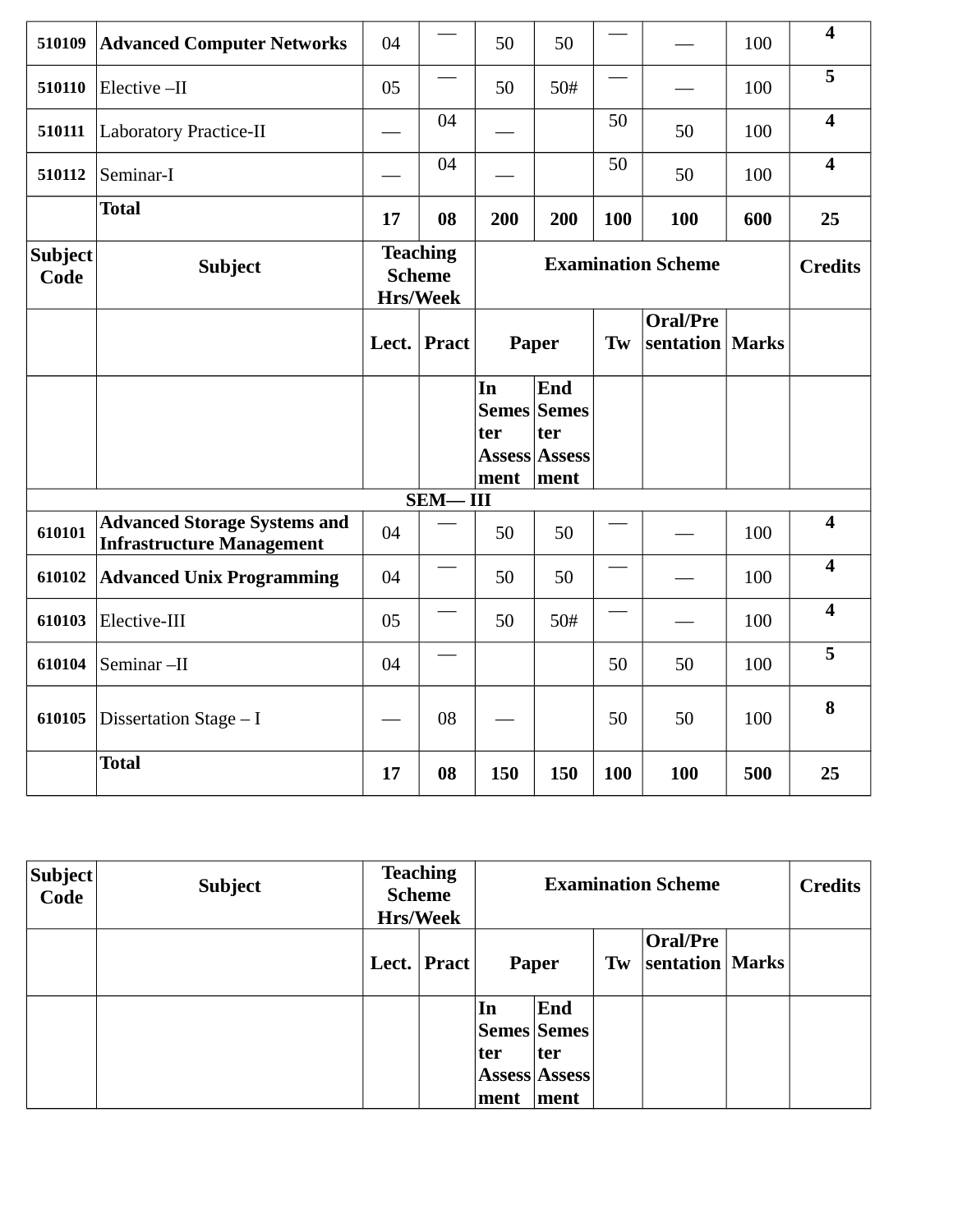| $SEM - IV$ |                           |  |    |  |  |     |     |     |    |
|------------|---------------------------|--|----|--|--|-----|-----|-----|----|
| 610106     | Seminar –III              |  | 05 |  |  | 50  | 50  | 100 |    |
| 610107     | Dissertation Stage $-$ II |  | 20 |  |  | 150 | 50  | 200 | 20 |
|            | <b>Total</b>              |  | 25 |  |  | 200 | 100 | 300 | 25 |

**#: Ref. Rule R-1.3 for Examination Rules of "***Rules and Regulations for M.E. Programs under faculty of Engineering effective from June 2013***".** 

#### **Electives:**

|         | <b>Elective I</b>                       | <b>Elective II</b> |                                              |  |  |
|---------|-----------------------------------------|--------------------|----------------------------------------------|--|--|
| 510105A | <b>Intelligent Systems</b>              | 510110A            | <b>Business Intelligence and Data Mining</b> |  |  |
| 510105B | <b>IR and Web Mining</b>                | 510110B            | <b>Usability Engineering</b>                 |  |  |
| 510105C | <b>Machine Learning and Translation</b> | 510110C            | <b>Advanced Complier Design</b>              |  |  |
| 510105D | <b>Open Elective /Real Time Systems</b> | 510110D            | <b>Open Elective/ Embedded System Design</b> |  |  |

|         | <b>Elective III</b>                 |                    |                       | <b>Non Credit Courses</b>                           |     |                    |
|---------|-------------------------------------|--------------------|-----------------------|-----------------------------------------------------|-----|--------------------|
| 610103A | <b>Network Security</b>             | <b>Semester -I</b> | <b>Cyber Security</b> |                                                     |     |                    |
| 610103B | <b>Cloud Computing</b>              | <b>Semester-II</b> |                       | <b>Information and Cyber Warfare</b>                |     |                    |
| 610103C | <b>Vision</b><br>and<br>Computer    |                    |                       | Pattern Semester-III Bio-Metrics and Cyber Security |     |                    |
|         | <b>Recognition</b>                  |                    |                       |                                                     |     |                    |
| 610103D | <b>Open Elective/Soft Computing</b> | Semester -IV Cyber |                       | Forensics                                           | and | <b>Information</b> |
|         |                                     |                    | <b>Security</b>       |                                                     |     |                    |

The dissertation must result into the publication of at least two research papers (at Stage–I and Stage-II respectively) preferably in the Journal having Citation Index 2.0 and ISSN number; or paper can be published in reputed International Journal recommended by the guide of the Dissertation and the BoS supported cPGCON event for paper presentation and participation. The guides certificate covering originality of the work and plagiarism-testing result shall be included in the report along with the Published Journal Papers and. cPGCON paper presentation and participation certificates. The comments received by the journal paper reviewers be attached in the Dissertation report and shall be made available during dissertation presentation/viva to the examiners.

**Note 1: Refer R-2.7 for Examination Rules of "***Rules and Regulations for M.E. Programs under faculty of Engineering effective from June 2013"***. Non-credit courses are mandatory for the grant of the term and shall be completed by the students as a self study either by referring to the Hand books, Journal/Conference papers (atleast 25 in number), open source software, tools and in addition may be by organizing educational visits to the technological/professional centers in the subject,** *if any***. Each student is required to produce in own words, one 10 pages innovative, technical paper to be submitted as a part of the semester course work of non-credit courses.**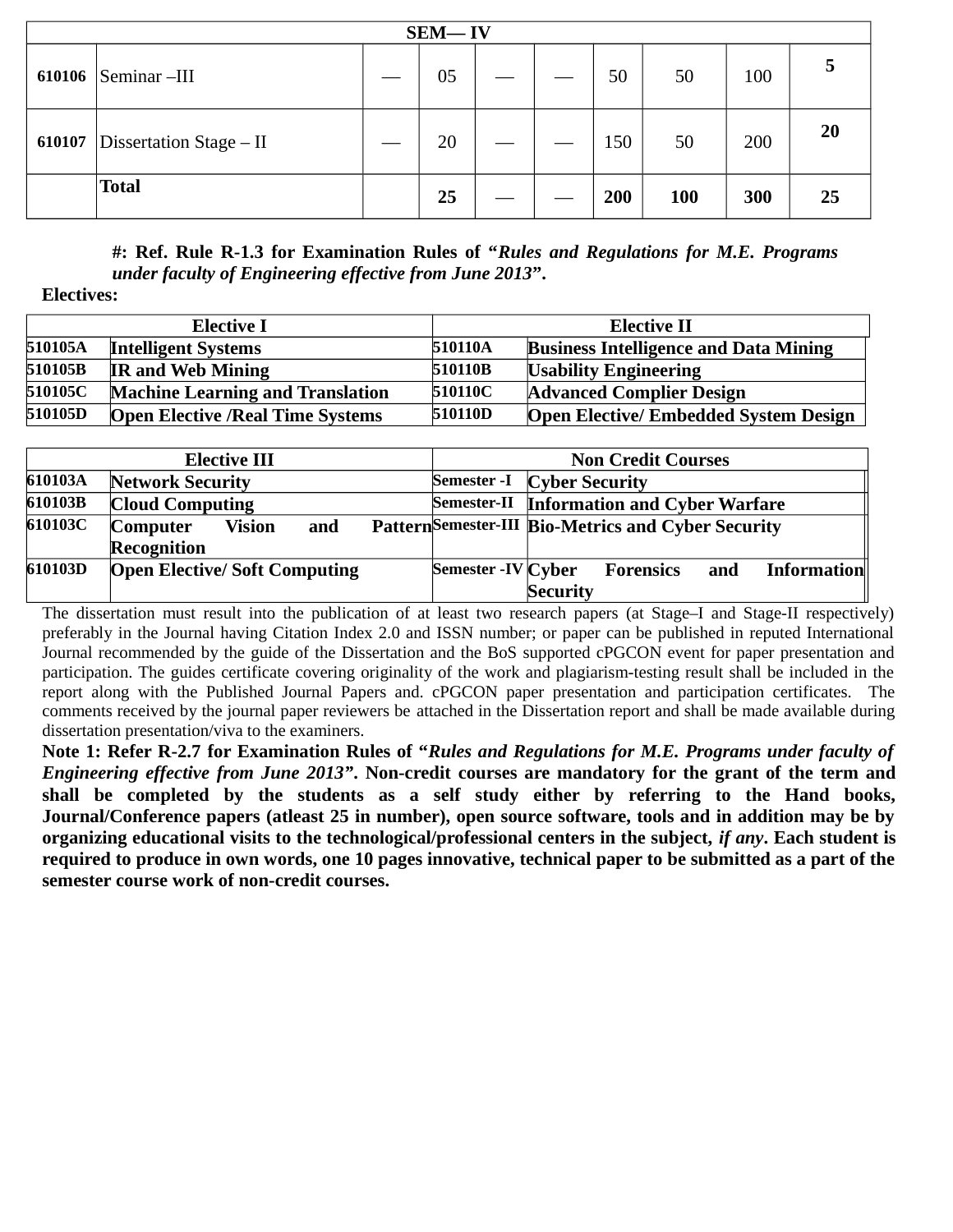**Teaching Scheme Examination Scheme Lectures: 4Hrs/week Theory In-semester Assessment: 50 Marks Theory End-semester Assessment: 50 Marks Total Credits : 04**

## **Objectives**

- This course covers selected topics in algorithms that have found applications in areas such as geometric modeling, graphics, robotics, vision, computer animation, etc.
- The course objective is to teach problem formulation and problem solving skills.
- The course aims at keeping a sound balance between programming and analytical problem solving.

## **Unit I. Analysis of Algorithms**

Review of algorithmic strategies, Asymptotic analysis: upper and lower complexity bounds. Identifying differences among best, average and worst Case Behaviors. Big O, little O, omega and theta notations, Standard complexity classes. Empirical measurements of performance. Time and space trade-offs in algorithms. Analyzing recursive algorithms using recurrence relations.

## **Unit II. Fundamental Computing Algorithms**

Numerical algorithms, Sequential and binary search algorithms. Quadratic sorting algorithms and O (n log n) sorting algorithms. Algorithms on graphs and their complexities using Greedy Approach for --- Prim's and Krushkal's Algorithm for minimum spanning tree, Single source shortest path Algorithm, all pair shortest paths in Graph

## **Unit III. Approximation Algorithms**

Introduction, Absolute approximation, Epsilon approximation, Polynomial time Approximation schemes, probabilistically good algorithms.

## **Unit IV. Geometric Algorithms**

 Prerequisites – Basic properties of line, intersection of line, line segment, polygon,etc. Line segment properties, detaining segment intersection in time complexity (n log n),Convex full problem – formulation, solving by Graham scan algorithm, Jarvis march algorithm; closest pair of points – problem formulation, solving by divide & conquer method.

## **Unit V. Linear Programming**

Standard and Slack forms, formulation of problems as linear programs, simplex algorithm, duality, initial basic feasible solution.

Problem formulation for – single source shortest path, maximum flow problem, Vertex cover problem, Knapsack problem.

## **Unit VI. Probability Based Analysis**

Expectations**:** Introduction, Moments, Expectations of functions of more than one random variable, transform methods, moments and transforms of distributions, computation of mean time to failure, inequalities and limit theorems

## **Reference Books:**

- 1. Kishore S. Trivedi, "Probability & Statistics with Reliability, Queing, and Computer Science Applications" PHI
- 2. Cormen, Leiserson, Rivest, "Algorithms", PHI
- 3. Bressard, "Fundamentals of Algorithms", PHI
- 4. Horowitz, Sahni, "Fundamentals of Computer Algorithm", Galgotia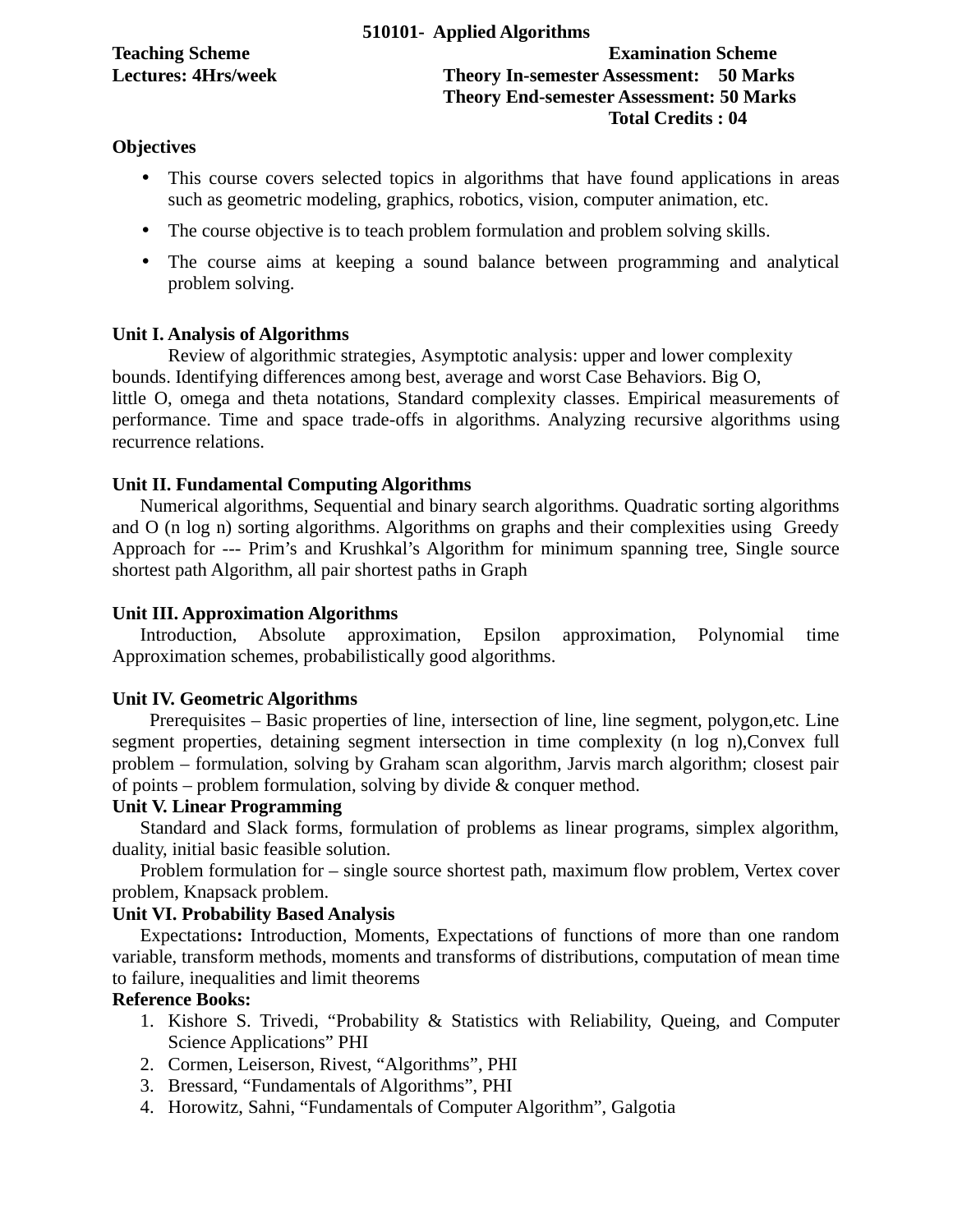- 5. S. Baase, S and A. Van Gelder, "Computer Algorithms: Introduction to Design and Analysis", 3rd edition. Addison Wesley,2000
- 6. Aho, Hopcraft, Ullman, "The Design and Analysis of Computer Algorithms", Addison **Wesley**
- 7. Knuth, "Art of Programming", Addison Wesley
- 8. C Papadimitriou and K Steiglitz, "Combinatorial Optimization", PHI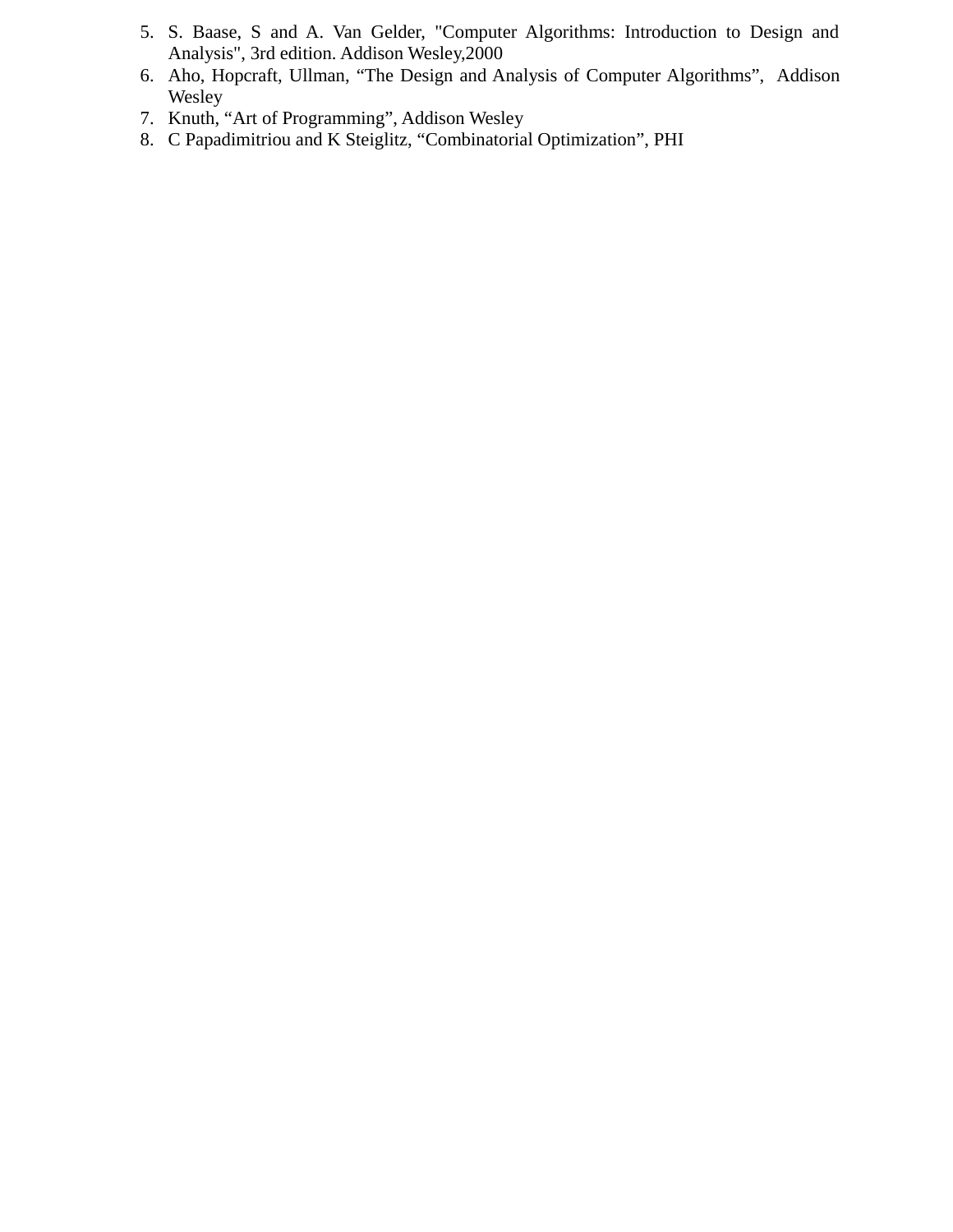#### **UNIT I. Physical database design & Tuning**

Database workloads, physical design and tuning decisions, Need for Tuning **Index selection:** Guideline for index selection, Clustering & Indexing Tools for index selection **Database Tuning**: Tuning indexes, Tuning Conceptual schema Tuning Queries &views, Impact of Concurrency, Benchmarking

## **UNIT II. Distributed Databases**

Introduction, Design Framework, Design of database fragmentation, The Allocation of Fragments, Translation of global queries to fragment queries, Optimization of access queries, Distributed Transaction Management, Concurrency Control, Reliability.

#### **UNIT III. Advance Transaction Processing**

Transaction Processing Monitors, Transactional Workflow, Real time transaction System, Long duration Transactions, Transaction Management in Multi-databases, Distributed Transaction Management, Main Memory Databases, and Advanced Transaction Models.

## **UNIT IV. Semi-Structured Data and XML**

Semi-Structured Data, Introduction to XML, XML hierarchical Model, DTD & XML schema, XML Namespace, XML query & Transformation: Xpath, XSLT, XQuery, Storage of XML data, **XMLTechnologies :** DOM &SAX Interfaces X pointer, Xlink, XHTML, SOAP, WSDL, UDDI,XML database Application.

#### **UNIT V. Emerging Trends in Databases**

Introduction, Motivation, Temporal databases, Spatial & geographic databases, Multimedia Databases, Mobility & personal Databases

#### **UNIT VI. Advanced Application Development**

Performance Tuning, Performance Benchmarks, Standardization, E-Commerce, Legacy Systems, Large-scale Data Management with HADOOP, Semi structured database COUCHDB: Introduction, Architecture and principles, features

#### **References:**

- Database system Concept by Silberschatz And Korth  $6<sup>th</sup>$  Edition
- Distributed Databases principles & systems by Stefano Ceri, Giuseppe Pelagatti
- Web Data Management, Abiteboul, Loana, Philippe Et. al Cambridge publication
- Database Systems, Thomas Connolly, Carolyn Begg, Pearson  $4<sup>th</sup>$  Edition
- Database Management Systems by [Raghu Ramakrishnan](http://www.cs.wisc.edu/~raghu) and [Johannes Gehrke](http://www.cs.cornell.edu/johannes)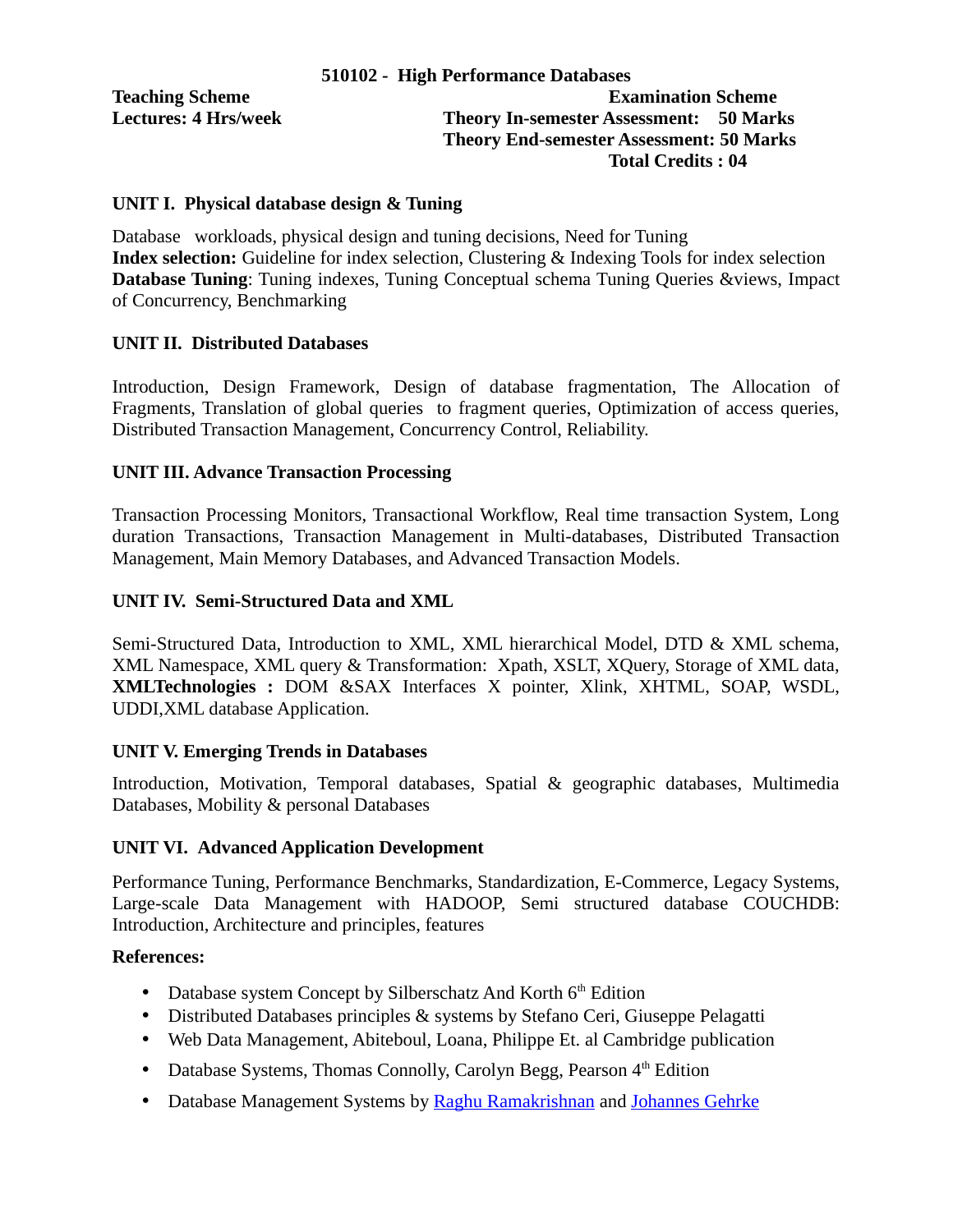|                             | 510103- Advanced Computer Architecture          |
|-----------------------------|-------------------------------------------------|
| <b>Teaching Scheme</b>      | <b>Examination Scheme</b>                       |
| <b>Lectures: 4 Hrs/week</b> | <b>Theory In-semester Assessment: 50 Marks</b>  |
|                             | <b>Theory End-semester Assessment: 50 Marks</b> |
|                             | <b>Total Credits: 04</b>                        |

#### **Unit – I Introduction to architectures and Computing Models**

Evolution in processor development, Generic computer architecture, Data representation, Instruction sets, data path and control, memory management, Buses and peripherals, Networking and communication, Multiprocessor and multicomputer, multivector and SIMD systems, PRAM and VLSI models, network properties, conditions for parallelisms, partitioning and scheduling, program flow mechanisms, system interconnect architectures

#### **Unit –II Performance metrics**

Metrics and measures for parallel programs, Speedup performance laws, scalability analysis approaches, Amdahl's law, limitation, Benchmark, SIMD, MIMD Performance.

#### **Unit – III Hardware parallelism**

Processor and memory hierarchy- Advanced processor technology, superscalar and vector processors, memory hierarchy, virtual memory, shared memory organizations, bus systems, consistency on shared data, Pipelining- Linear and non linear pipelines, Instruction pipelines, instruction and arithmetic pipeline design

## **Unit – IV Parallel and Scalable architectures**

Multiprocessor and system interconnects, cache coherence and synchronization mechanisms, multicomputer generations, message passing paradigms, Multivector architectureprinciples of vector processing, multivector multiprocessors, compound vector processing, SIMD organization, MIMD organization, multithread and dataflow architectures: Multithreading, fine grained multicomputers, dataflow and hybrid architectures, Single Program-Multiple Data(SPMD), Multiple Program, Multiple Data(MPMD), Case study of non-coherent multiprogramming in PRAM

#### **Unit – V Parallel programming and program development environments**

Parallel programming models, parallel languages and compilers, dependence analysis and of data arrays, code optimization and scheduling, loop parallelism and pipelining, Parallel programming environments, synchronization and multiprocessing modes, shared variable programs, message passing programs, mapping programs on multi-computers.

Operating system support for parallel program execution, processes and threads, parallel programming languages-C-Linda, Fortran-90, Programming with MPI. Introduction to mapreduce.

## **Unit – VI Advanced Computing Architectures**

Quantum Computing, Bio/Molecular Computing, Grid Computing, Neuro Computing, Cloud Computing, Introduction to GPU parallel architecture.

#### **Reference Books:**

- 1. Computer Architecture and Organization, Miles Murdocca, Vincent Heuring- Wiley Publication
- 2. Advanced Computer Architecture, Kai Hwang and Naresh Jotwani, Mc. Graw. Hill Publication
- 3. High Performance Computer Architectures by Harrold Stone
- 4. Computer Architecture: A Quantitative Approach, John L Hennessy, David a Patterns, 4<sup>th</sup> Edition, Elsevier, ISBN: 976-61-312-0721-0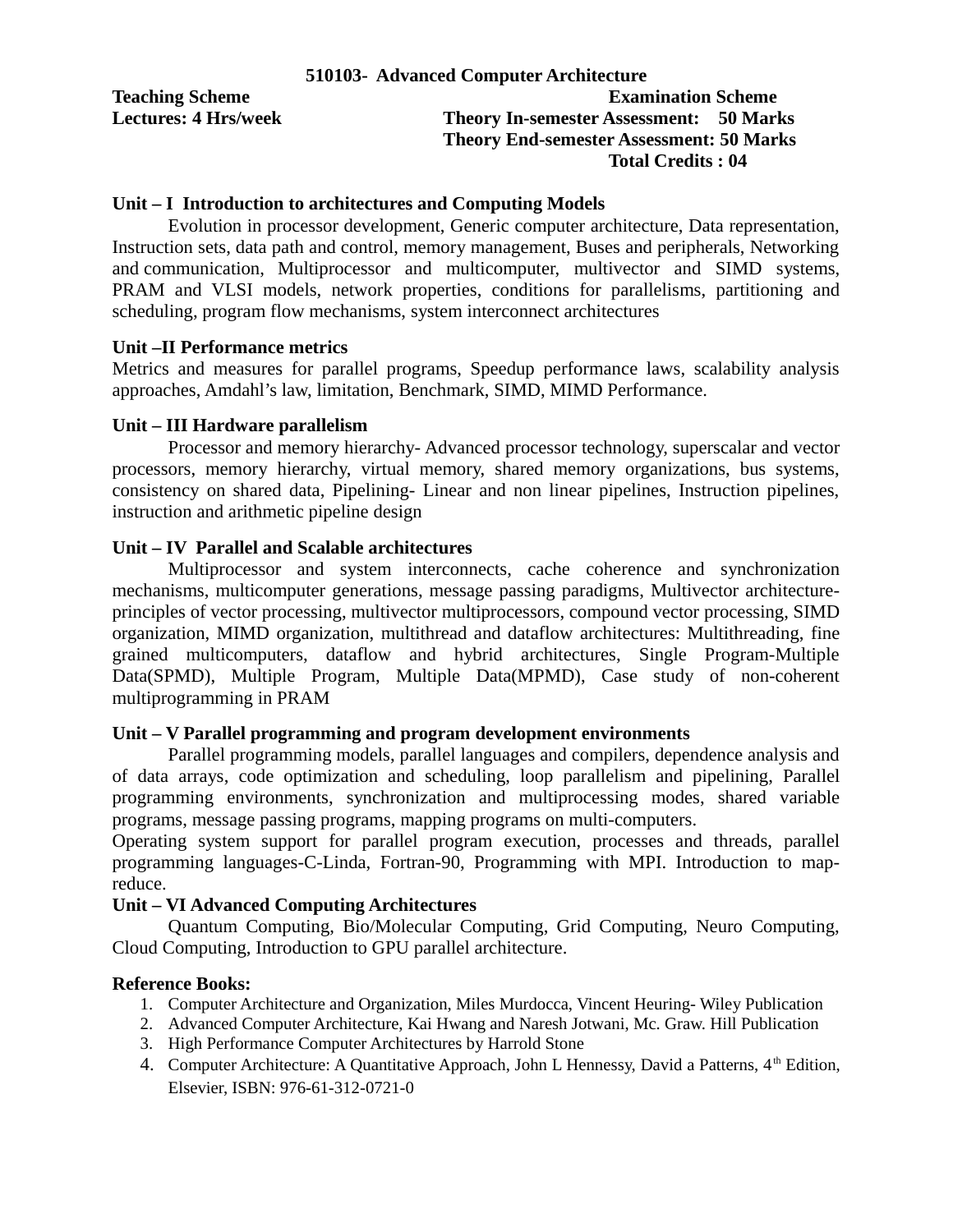**Teaching Scheme Examination Scheme Lectures: 4 Hrs/week Theory In-semester Assessment: 50 Marks Theory End-semester Assessment: 50 Marks Total Credits : 04**

• Objective: to introduce the student to research methodology, and to prepare them for conduct independent research

## **Unit I. Understand the research process**

Evolution of research methodology; Meaning, nature, scope, and significance of research; Research paradigm; Objectives of research, Motivation for research; Postulates underlying scientific investigations; Types of research; Research process and workflow; Principles of ethics, ethical considerations in research; Intellectual Property Rights (IPR)

## **Unit II. Problem identification and hypothesis formulation**

Selecting an area for research; Problem identification; Literature search; "Understanding" reported research; Fitting the pieces; Ascertaining current state of knowledge; Sources of information; Recording literature search findings; Defining the problem; Hypothesis formulation

## **Unit III. Research design**

Type of research designs, pitfalls and advantages; Research approaches; Principles of experimental design; Design of experiments; Characteristics of good research design; Universe, population, and sample; Sampling concepts, principles, and techniques; Sample design (random, pseudo random, cluster, stratified, multi-stage); Sampling considerations (size, design, selection, measurements); Measures, Measurements, Metrics, and Indicators; Measurement scales and direct measurements

## **Unit IV. Methods, tools, and techniques**

Data collection techniques (observation, interviewing, questionnaires, web-based, group techniques, experimentation, surveys); Sources of errors; Reliability and validity; Probability theory and theoretical distributions; Parametric statistics, Simple linear models (ANOVA, correlation and Regression, ANACOVA), Multivariate analysis, Step-wise regression; Nonparametric statistics, Sign test, Paired ranking test, Pearson Correlation, Man-Whitney U Test, Chi-square test,

## **Unit V. Data processing and Data analysis**

Primary and secondary data; coding and summarization of data, quantification of qualitative data (content analysis); Computation of indirect metrics; Role of descriptive statistics; Measures of central tendency, dispersion, skewness, kurtosis; plots and correlations; Inferential statistics, hypothesis testing, Type I and Type II errors, Power of tests; Role of computers in research; Use of statistical packages (e.g. SPSS)

## **Unit VI. Reporting research**

Dissemination of research findings; Reporting and interpretation of results; cautions in interpretations, Type of reports, Typical report outlines, use of diagrams, tables, and charts; Optimization and optimization methods, Introduction to game theory, Queuing theory

## **References:**

- 1. Kothari C.R., Research Methodology (2<sup>nd</sup> Ed.), New Age International, (2004); ISBN(13): 978-81-224-1522-3
- 2. Kumar, Ranjit, Research Methodology (3<sup>rd</sup> Ed); Sage Publications, 2011; IBSN: 978-1-8492-0301-2
- 3. Berkman, Elliot T., A Conceptual Guide to Statistics Using SPSS, Sage Publications, 2011; ISBN: 978-1-4129-7406-6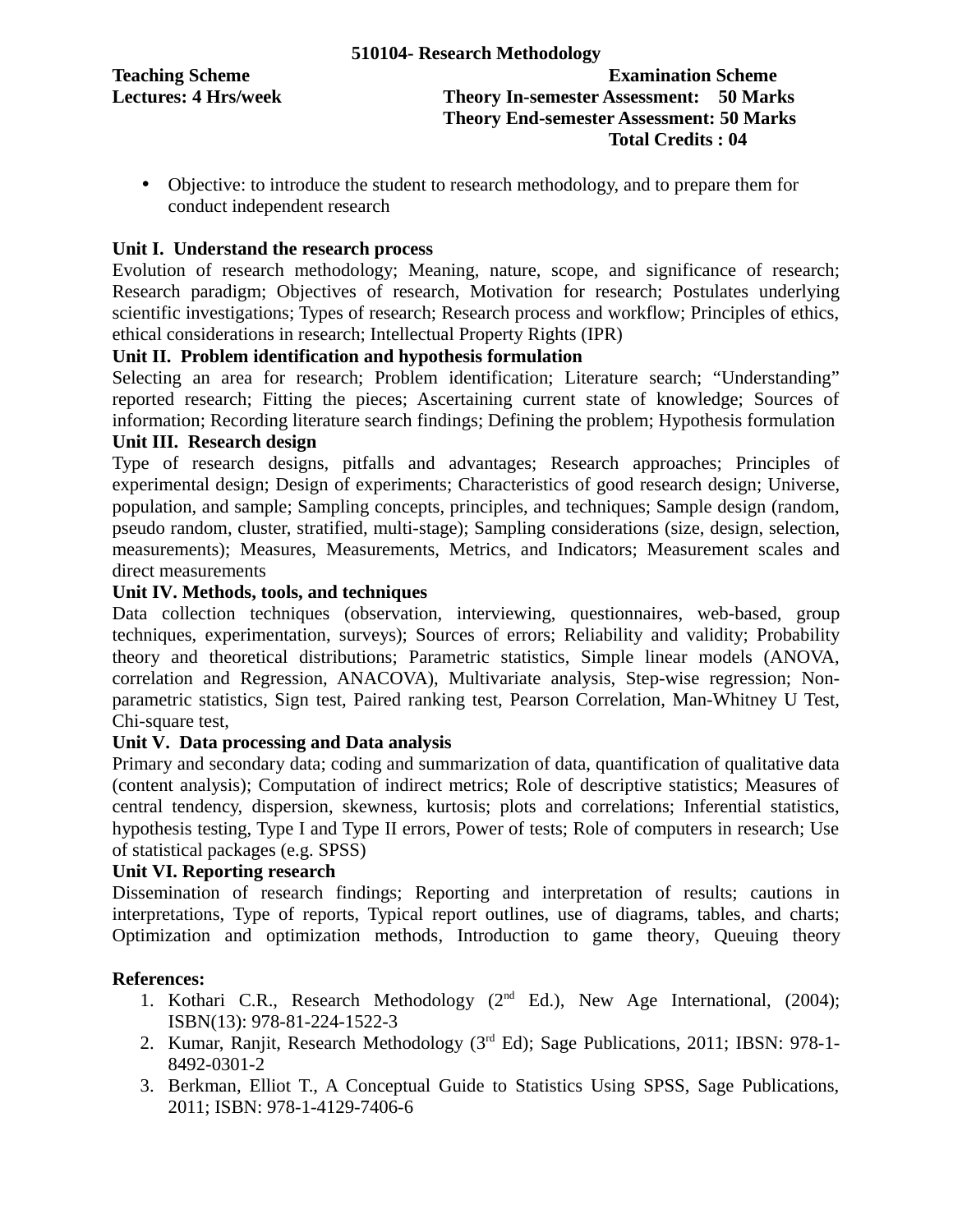## **ELECTIVE-I**

#### **510105A- Intelligent Systems**

## **Teaching Scheme Examination Scheme Lectures: 5 Hrs/week Theory In-semester Assessment: 50 Marks Theory End-semester Assessment: 50 Marks Total Credits : 05**

## **1. Introduction**

**Intelligent Agents:** Introduction. Agents and Environments, Good Behavior: The Concept of Rationality, The Nature of Environments, The Structure of Agents.

**Problem Formulation:** Problem-Solving Agents, Example Problems, Searching for Solutions, Uninformed Search Strategies, Avoiding Repeated States, Searching with Partial Information.

## **2. Search Methods**

**Informed Search and Exploration:** Informed (Heuristic) Search Strategies, Heuristic Functions, Local Search Algorithms and Optimization Problems, Local Search in Continuous Spaces, Online Search Agents and Unknown Environments, Generic Algorithms for TSP. **Constraint Satisfaction Problems:** Constraint Satisfaction Problems, Backtracking Search for CSPs, Local Search for Constraint Satisfaction Problems, Structure of Problems.

## **3. Planning**

The Planning Problem, Planning with State-Space Search, Partial-Order Planning, Planning Graphs, Planning with Prepositional Logic, Analysis of Planning Approaches.

#### **4. Planning and Acting in the Real World**

Time, Schedules and Resources, Hierarchical Task Network Planning, Planning and Acting in Nondeterministic Domains, Conditional Planning, Execution Monitoring and Replanning, Continuous Planning, Multi-Agent Planning.

#### **5. Uncertain knowledge and reasoning**

Acting under Uncertainty, Basic Probability Notation, Representing Knowledge in an Uncertain Domain, The Semantics of Bayesian Networks, Efficient Representation of Conditional Distributions, Exact Inference in Bayesian Networks, Approximate Inference in Bayesian Networks, Extending Probability to First-Order Representations, Other Approaches to Uncertain Reasoning.

#### **6. Making Simple &Complex Decisions**

Combining Beliefs and Desires under Uncertainty, The Basis of Utility Theory, Utility Functions, Multi-attribute Utility Functions, Decision Networks, The Value of Information, Decision-Theoretic Expert Systems, Sequential Decision Problems, Value Iteration, Policy Iteration.

#### **Reference Books:**

1. Stuart Russell, Peter Norvig, "Artificial Intelligence  $-$  A Modern Approach" 2<sup>nd</sup> Edition Pearson Publication, ISBN No.978-81-775-8367-0.

2. Patrick Henry Winston, "Artificial Intelligence", 3<sup>rd</sup> Edition., Pearson Publication, ISBN No. 978-81-317-1505-5.

3. Patrick Henry Winston., "Lisp programming language", Pearson Publication.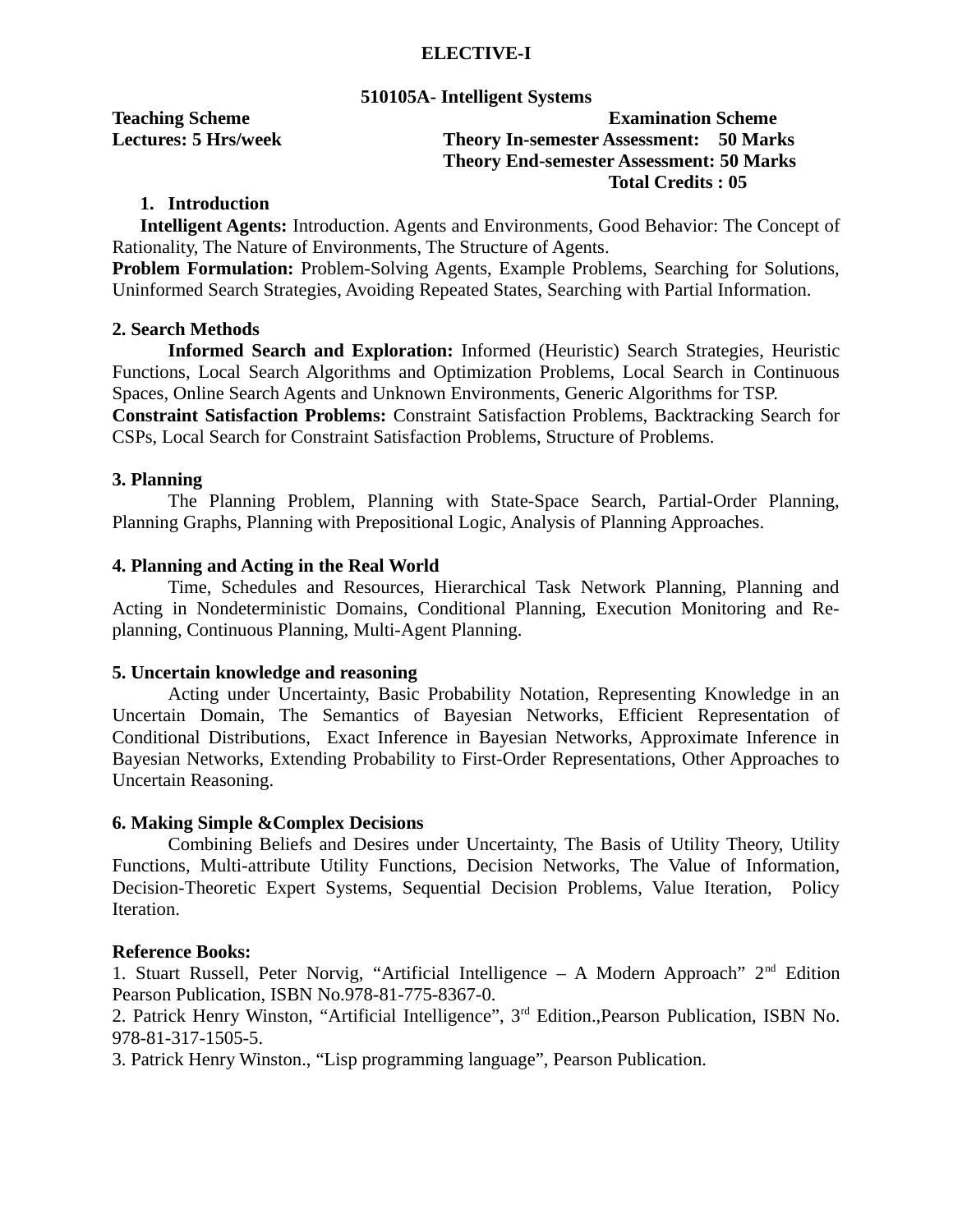| <b>Teaching Scheme</b>      | <b>Examination Scheme</b>                       |
|-----------------------------|-------------------------------------------------|
| <b>Lectures: 5 Hrs/week</b> | <b>Theory In-semester Assessment: 50 Marks</b>  |
|                             | <b>Theory End-semester Assessment: 50 Marks</b> |

# **Total Credits : 05**

## **Unit I. Information Retrieval Basics**

Goals and history of IR. The impact of the web on IR. Components of an IR system, Boolean and vector-space retrieval models; ranked retrieval; text-similarity metrics; TF-IDF (term frequency/inverse document frequency) weighting; cosine similarity. Simple tokenizing, stop-word removal, and stemming; inverted indices, Index Construction and compression.

## **Unit II. Information Retrieval Models**

Probabilistic Information Retrieval, Language Modeling for Information Retrieval, Adhoc Retrieval, Latent Semantic Indexing, Relevance feedback, Pseudo relevance feedback, Query expansion, Query languages, POS tagging,

#### **Unit III. Web Mining**

Web Structure, content and usage mining, Web Crawling, Indexes, Search engines; spidering; metacrawlers; directed spidering; link analysis (e.g. hubs and authorities, Google PageRank), Information Extraction, spam filtering, XML retrieval.

#### **Unit IV. Performance metrics**

Recall, precision, and F-measure; Evaluations on benchmark text collections, TREC Tracks. Social Networks : Social Web, Blogs, Wikis, Forums, Social Network analysis, Recommender systems, Information Filtering, Collaborative filtering and content-based recommendation of documents and products.

## **Unit V. Semantic web**

Web 3.0, Ontology, OWL, RDF Schema, ontology learning, Knowledge representation, management and extraction, Multimedia Retrieval, Content based Image retrieval, Pattern Matching and classification for IR.

## **Unit VI. Specific topics in IR and Web Mining**

Focused Retrieval, Transfer Learning, Learning to Rank, Personalisation, Behavioral Targeting, Cross Language IR, Digital Libraries, Bibliographic systems, Patent Search, Elearning, Security Issues,Political and ethical issues.

## **References :**

1. Yates & Neto, "Modern Information Retrieval", Pearson Education, ISBN 81-297-0274-6 (2011).

2. *Christopher D. Manning, Prabhakar Raghavan, Hinrich Schütze* , "Introduction to Information Retrieval" (available online at http://nlp.stanford.edu/IR-book/)

3. Chakrabarti, S., Mining the Web, Morgan Kaufmann (An Imprint of Elsevier) 2005.

## **Additional References :**

1. C.J. Rijsbergen, "Information Retrieval", (http://www.dcs.gla.ac.uk/Keith/Preface.html)

2. Grossman, D. A. and Frieder, O., Information Retrieval: Algorithms and Heuristics. Kluwer 1998.

3. Search Engines: Information Retrieval in Practice by Bruce Croft, Donald Metzler, and Trevor Strohman, Addison-Wesley, 2009.

4. Information Retrieval: Implementing and Evaluating Search Engines by S. Buttcher, C. Clarke and G. Cormack, MIT Press, 2010.

5. Web Data Mining: Exploring Hyperlinks, Contents, and Usage Data by B. Liu, Springer, Second Edition, 2011.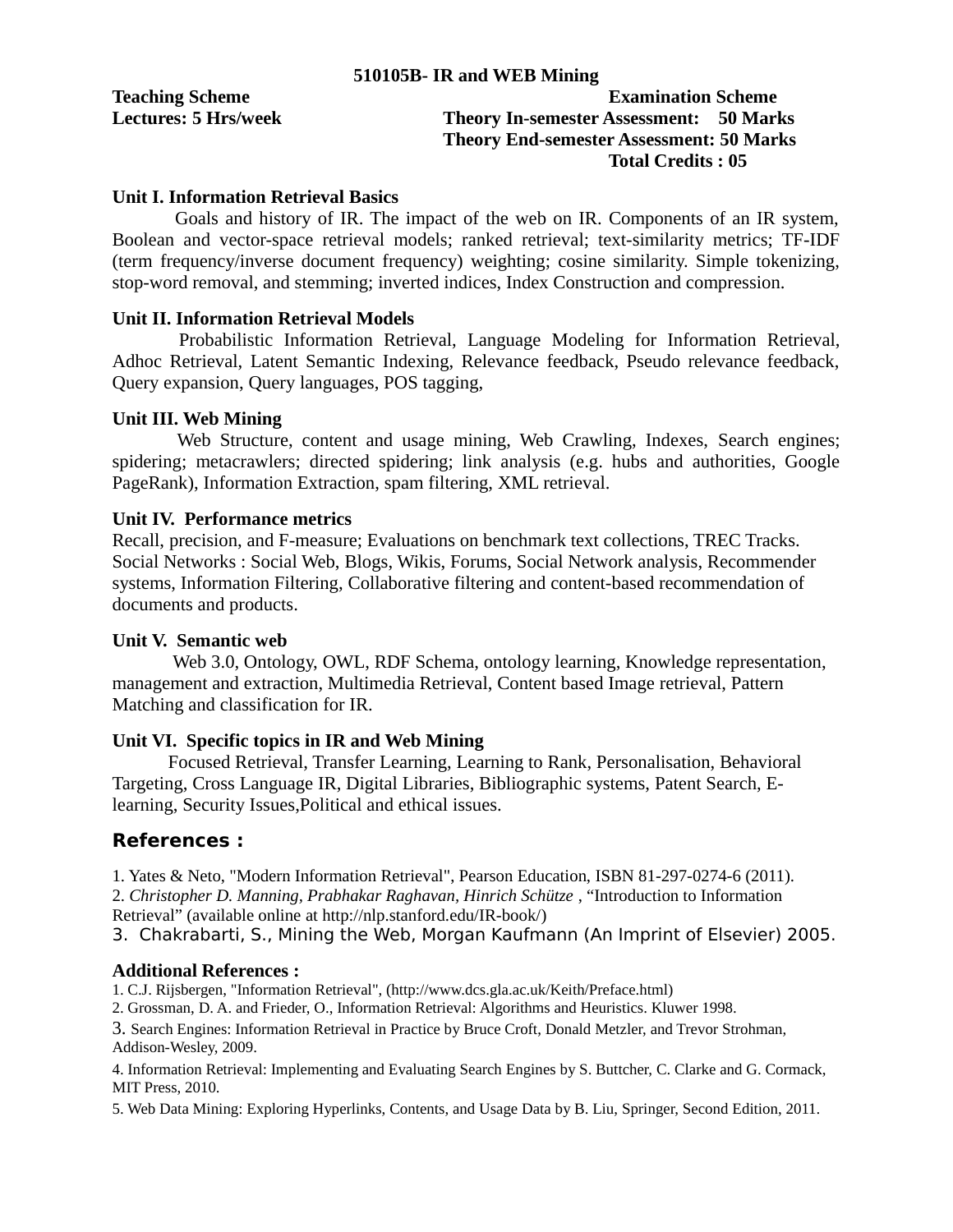|                             | 510105C- Machine Learning and Translation       |  |  |  |  |  |
|-----------------------------|-------------------------------------------------|--|--|--|--|--|
| <b>Teaching Scheme</b>      | <b>Examination Scheme</b>                       |  |  |  |  |  |
| <b>Lectures: 5 Hrs/week</b> | <b>Theory In-semester Assessment: 50 Marks</b>  |  |  |  |  |  |
|                             | <b>Theory End-semester Assessment: 50 Marks</b> |  |  |  |  |  |
|                             | <b>Total Credits: 05</b>                        |  |  |  |  |  |

#### **Unit I. Introduction to Machine Learning**

Introduction to ML, Introduction to Statistical Learning Methods, History of Machine Learning, Machine-Learning Problem, Learning Paradigms, Machine-Learning Techniques and Paradigms, Need of Learning, Machine Intelligence

#### **Unit II. Learning theory : Supervised learning and Unsupervised learning.**

Logistic regression, Simple Neural Network, Perceptron, Generative learning algorithms. Gaussian discriminant analysis. Naive Bayes. Support vector machines. Model selection and feature selection. Ensemble methods: Bagging, boosting. Evaluating and debugging learning algorithms. VC dimension. Worst case (online) learning. Practical advice on how to use learning algorithms. Measuring Learning Performance, Learning and Knowledge building**,** Clustering. Kmeans. EM. Mixture of Gaussians. Factor analysis. PCA (Principal components analysis). ICA (Independent components analysis).

## **Unit III. Fundamentals of Whole-System, Systemic, and Multi-perspective Machine Learning**

Systemic Machine Learning, Machine-Learning Framework, Multi-perspective Decision Making and Multiperspective Learning, Dynamic and Interactive Decision Making, The Systemic Learning Framework, System Analysis

#### **Unit IV. Reinforcement Learning**

Learning Agents, Returns and Reward Calculations, Reinforcement Learning and Adaptive Control, Dynamic Systems, Reinforcement Learning and Control, Markov Property and Markov Decision Process, Value Functions, Action and Value, Learning an Optimal Policy (Model-Based and Model-Free Methods), Dynamic Programming, Adaptive Dynamic Programming, Example: Reinforcement Learning for Boxing Trainer

#### **Unit V. Machine Learning Models and Inference**

A Framework for Learning, Capturing the Systemic View for learning, Mathematical Representation of System Interactions, Impact Function, Decision-Impact Analysis. Inference Mechanisms and Need, Integration of Context and Inference, Statistical Inference and Induction, Pure Likelihood Approach, Applying Bayesian Paradigm and Inference, Time-Based Inference, Inference to Build a System View, Applying Bayesian Learning, Applying SVM, Applying Gaussian maximum likelihood

#### **Unit VI. Adaptive and Incremental Machine Learning**

Adaptive Learning and Adaptive Systems, Adaptive Machine Learning, Adaptation and Learning Method Selection Based on Scenario, Applications of Adaptive Learning, Competitive Learning and Adaptive Learning, Incremental Learning, Learning from What Is Already Learned, Supervised Incremental Learning, Incremental Unsupervised Learning and Incremental Clustering, Semi-supervised Incremental Learning, Incremental and Systemic Learning, Incremental Closeness Value and Learning Method, Learning and Decision-Making Model, Incremental Classification Techniques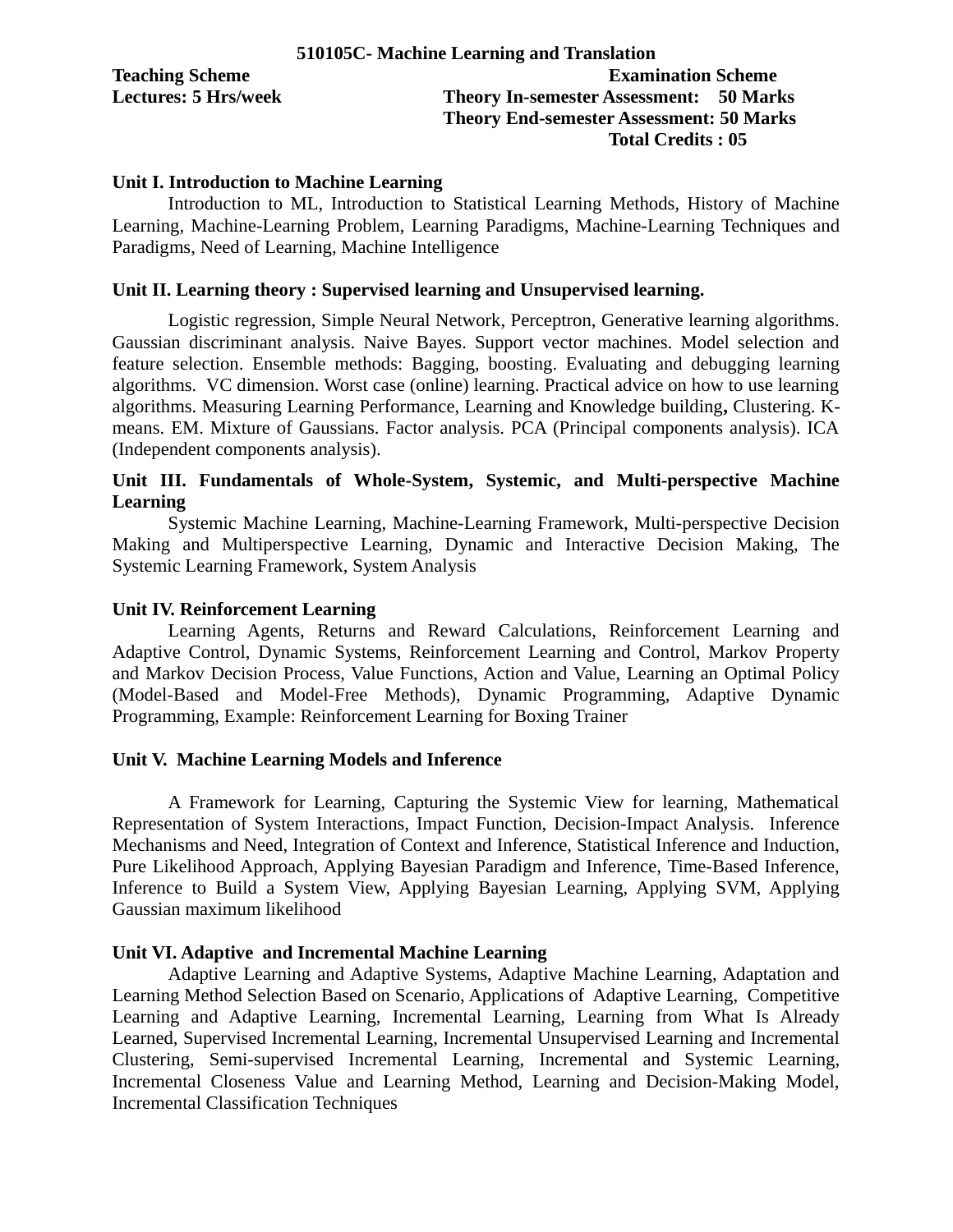## **Unit VII. Knowledge Representation and Augmentation: A Machine Learning Perspective**

Knowledge Augmentation and Knowledge Elicitation, Life Cycle of Knowledge, Incremental Knowledge Representation, Case-Based Learning and Learning with Reference to Knowledge Loss, Knowledge Augmentation: Techniques and Methods

Heuristic Learning , Systemic Machine Learning and Knowledge Augmentation, Knowledge Augmentation in Complex Learning Scenarios

#### **Unit VIII. Building a Learning System**

Systemic Learning System, Algorithm Selection, Knowledge Representation, Designing a Learning System, Making System to Behave Intelligently, Example-Based Learning. Holistic Knowledge Framework and Use of Reinforcement Learning, Intelligent Agents—Deployment and Knowledge Acquisition and Reuse, Case-Based Learning: Human Emotion-Detection System, Holistic View in Complex Decision Problem, Knowledge Representation and Data **Discovery** 

#### **References :**

1. Reinforcement and Systemic Machine Learning for Decision Making, Parag Kulkarni, July 2012, Wiley-IEEE Press, ISBN: 978-0-470-91999-6

2. Introduction to Machine Learning, Ethem ALPAYDIN, The MIT Press, October 2004, ISBN 0-262-01211-1

3. Machine Learning, Tom Mitchell, McGraw Hill, 1997.

4. The Elements of Statistical Learning: Data Mining, Trevor Hastie, Robert Tibshirani, Jerome Friedman, Inference, and Prediction, Second Edition, February 2009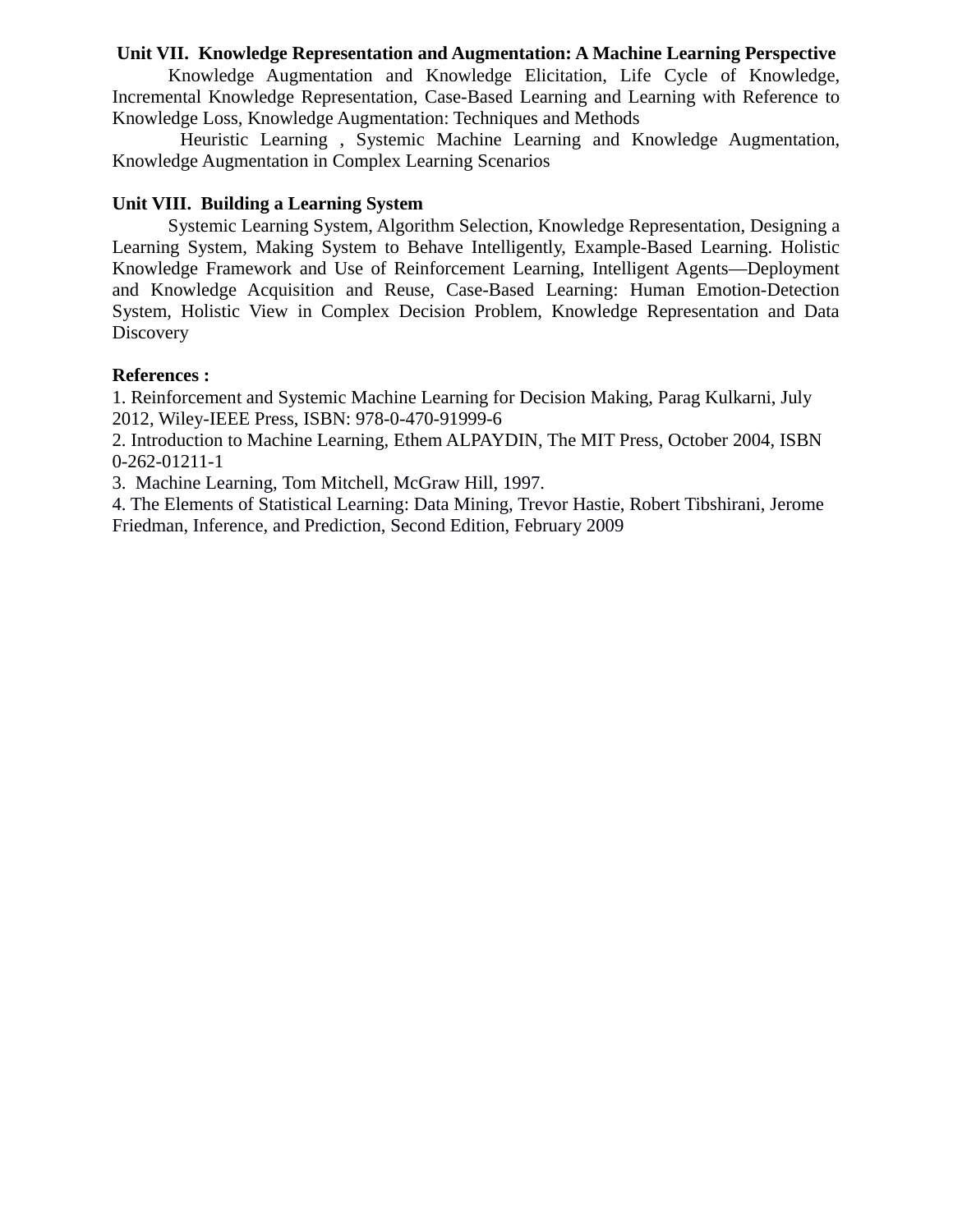| <b>Teaching Scheme</b>      | <b>Examination Scheme</b>                       |
|-----------------------------|-------------------------------------------------|
| <b>Lectures: 5 Hrs/week</b> | <b>Theory In-semester Assessment: 50 Marks</b>  |
|                             | <b>Theory End-semester Assessment: 50 Marks</b> |
|                             | <b>Total Credits: 05</b>                        |

## **Unit I. Introduction**

Issues in Real-Time Computing, Structures of Real-Time System, Task Classes, Performance Measures for Real-Time Systems, Estimating Program Run Times

## **Unit II. Task Assignment and Scheduling**

Classical Uni-processor Scheduling algorithm, Uni-processor Scheduling of IRIS Tasks, Task Assignment, Mode Changes, Fault Tolerant Scheduling

## **Unit III. Programming Languages and Tools**

Desired Language characteristics, Data Typing , Control Structures , Facilitating Hierarchical Decomposition, Packages, Runtime Error (Exception) Handling, Overloading and Generics, Multitasking ,Low-Level Programming, Task Scheduling, Timing Specifications, Some experimental Languages, Programming Environments, Run-Time Support.

## **Unit IV. Real-Time Databases**

Basic Definitions, Real-Time Vs General-Purpose Databases, Main Memory Databases, Transaction Priorities, Transaction Aborts, Concurrency Control Issues, Disk Scheduling algorithm, A Two Phase Approach To Improve Predictability, Maintain Serialization Consistency, Databases for Hard Real Time Systems.

## **Unit V. Real-Time Communication**

Network Topologies ,Protocols ,Clocks , A Non Fault Tolerant Synchronization Algorithm, Impact of Faults , Fault Tolerant Synchronization in Hardware, Synchronization in Software

## **Unit VI. Fault Tolerant Techniques**

Fault Types , Fault Detection, Fault and error Containment, Redundancy, Data Diversity, Reversal Checks, Malicious or Byzantine Failures, Integrated Failure Handing, Obtaining Parameter Values, Reliability Models for Hardware Redundancy, Software Error models, Taking Time into Account.

## **References:**

1. C.M. Krishna, Kang G. Shin, "Real-Time Systems", Tata McGraw Hill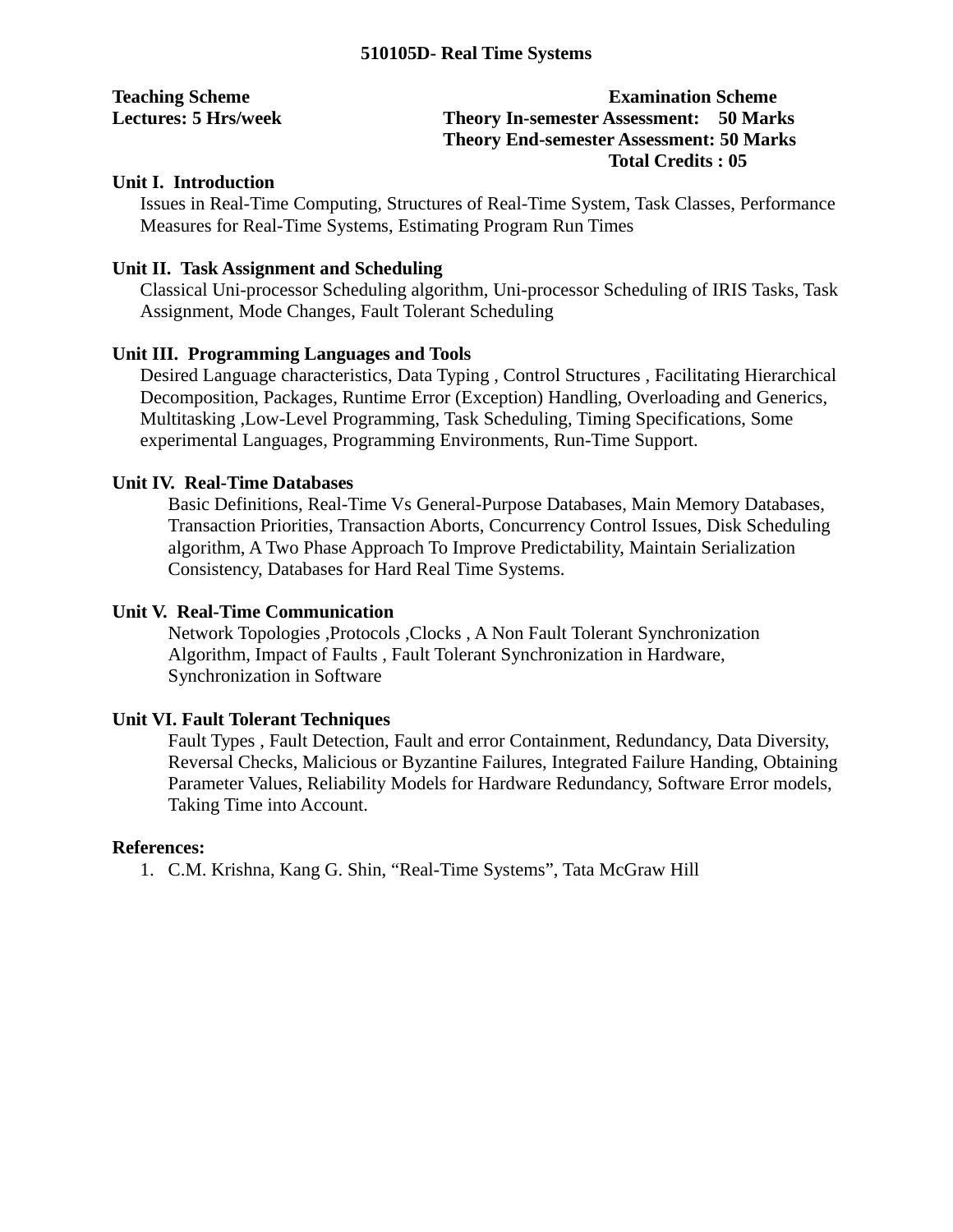## **510106- Laboratory Practice- I**

## **Teaching Scheme Examination Scheme Practical: 4 Hrs/week OR: 50 Marks**

**TW: 50 Marks Total Credits : 04**

- 1. Develop algorithmic solution for solving the problem stated in assignment 2, 3 below using set theory, Probability theory and/or required theories, strategy to design Turing machine, multiplexer logic inducing concurrency and perform NP-Hard analysis for the solution feasibility.
- 2. Design and implement the distributed architecture for the Hadoop having Name node, Tracker node and data nodes (separated by ADSL routers) or such recent technology. Prepare architecture diagram and installation document to be used for the assignment number 3
- 3. Implement Digital Library Infrastructure using Hadoop or Similar recent technology for distributed database storage. To develop front end GUI and algorithm for searching the multimedia resource files, presentations in the selected domain, author, book title, ISBN.. Use different search exploration techniques.

**Or** Assignments equivalent to above assignments.

- 4. Elective teacher shall design four suitable assignments based on Elective I maintaining above quality of the assignments.
- 5. Design and implement class/classes using latest 64-bit C++/JAVA/ Python/QT 5.1 and above, Cuda C++ or such latest 64-bit programming tools for the implementation of Two journal (IEEE Transactions/ACM Elsevier/Springer) papers published in the current year related to the respective elective subjects. Development Tools such as MATLAB/OPENCV/OPENMP/NS3 or equivalent may be used if required to interface the developed classes to the simulators.

**Tools for the Laboratories: The laboratories must be equipped with adequate, well maintained working resources as per the software/equipment/tools list published by the Board of Studies time to time. For maintaining the quality and effective performance the Board of Studies may publish the quality guidelines for effective conduct of the laboratories, seminars and dissertation.**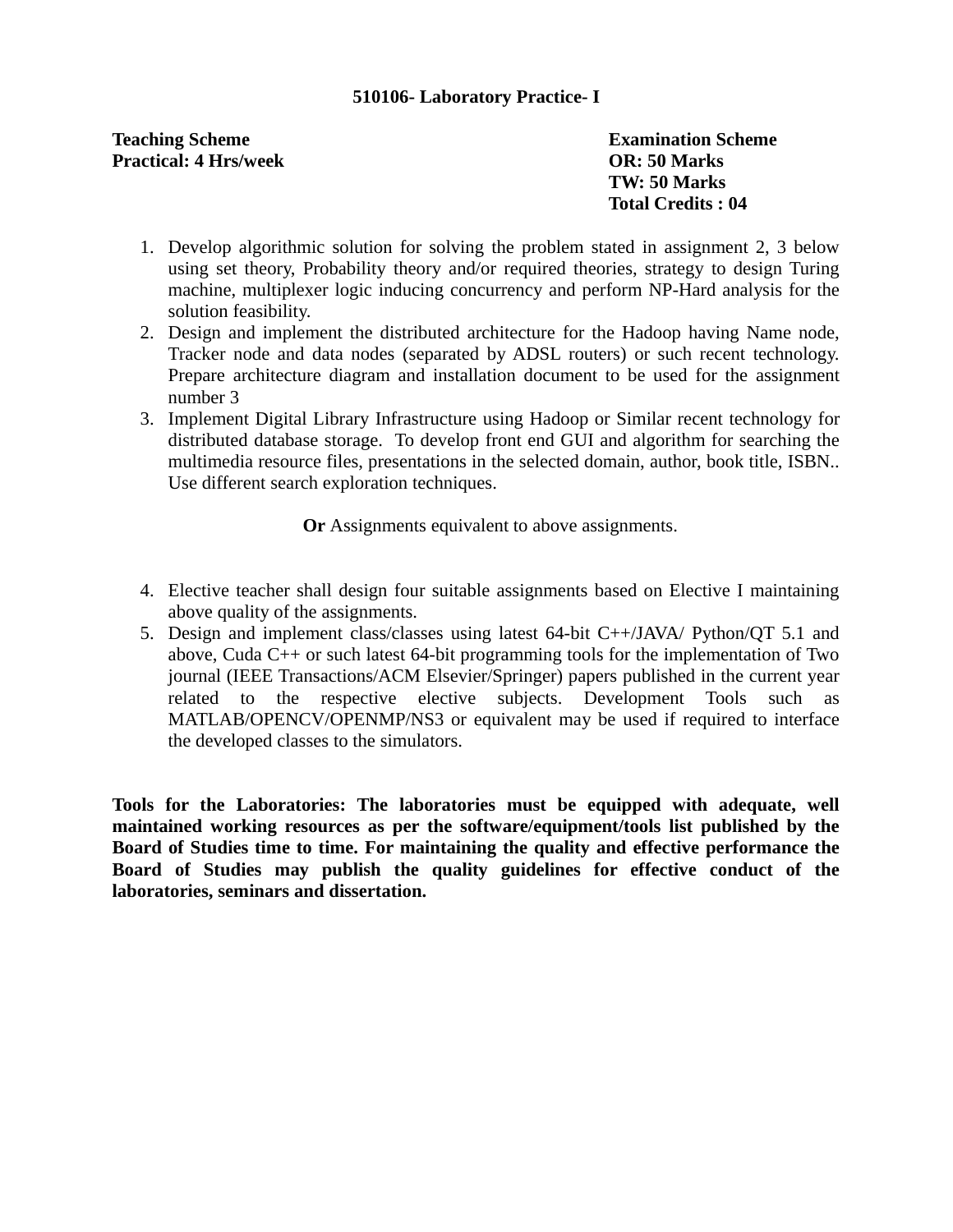#### **Semester - II**

#### **510107- Operating System Design**

## **Teaching Scheme Examination Scheme Lectures: 4 Hrs/week Theory In-semester Assessment: 50 Marks Theory End-semester Assessment: 50 Marks Total Credits : 04**

#### **Unit I. Introduction**

System levels, Hardware Resources, Resource management, Virtual Computers, The Hardware Interface, The CPU, Memory and Addressing, Interrupts, I/O Devices, The Operating System Interface, Information and Meta-Information, Naming Operating System Objects, Device as Files, The process Concept, Communication between Processes, UNIX-Style Process Creation, Standard Input and Standard Output, The User Interface to an Operating

**Design Techniques:** Operating Systems and Design, Design Problems, Design Techniques, Two Level Implementation, Interface Design, Connection in Protocols, Interactive and Programming Interfaces, Decomposition Patterns.

#### **Unit II. Implementing Processes**

Implementation of a Simple Operating System, Implementation of Processes, System Initialization, Process Switching, System Call Interrupt Handling, Program Error Interrupts, Disk Driver Subsystem, Implementation of Waiting, Flow of Control Through the Operating System, Signaling in an Operating System, Interrupts in the Operating System, Operating Systems as Event and Table Managers, Process Implementation, Examples of Process Implementation, Mono-programming, Parallel System.

#### **Unit III. Inter process Communication Patterns**

Patterns of Inter process communication, New message-passing system calls, IPC Patterns, Failure of Processes, Processes: Everyday Scheduling, Preemptive Scheduling Methods, Policy versus Mechanism in Scheduling, Scheduling in Real Operating Systems, Deadlock, Two Phase Locking, Starvation, Synchronization, Semaphores, Programming Language Based Synchronization Primitives, Message Passing Design Issues

**Design Techniques:** Indirection, Using State Machines, Win Big Then Give Some Back, Separation of Concepts, Reducing a Problem to a Special Case, Reentrant Programs, Using Models for Inspiration, Adding a New Facility To a System.

#### **Unit IV. Memory Management**

Levels of Memory Management, Linking and Loading a Process, Variations in Program Loading, The Memory Management Design Problem, Dynamic Memory Allocation, Keeping Track of the Blocks, Multiprogramming Issues, Memory Protection, Memory Management System Calls, Virtual Memory, Virtual Memory Systems

**Design Techniques:** Multiplexing, Late binding, Static Versus Dynamic, Space-Time Tradeoffs, Simple Analytic Models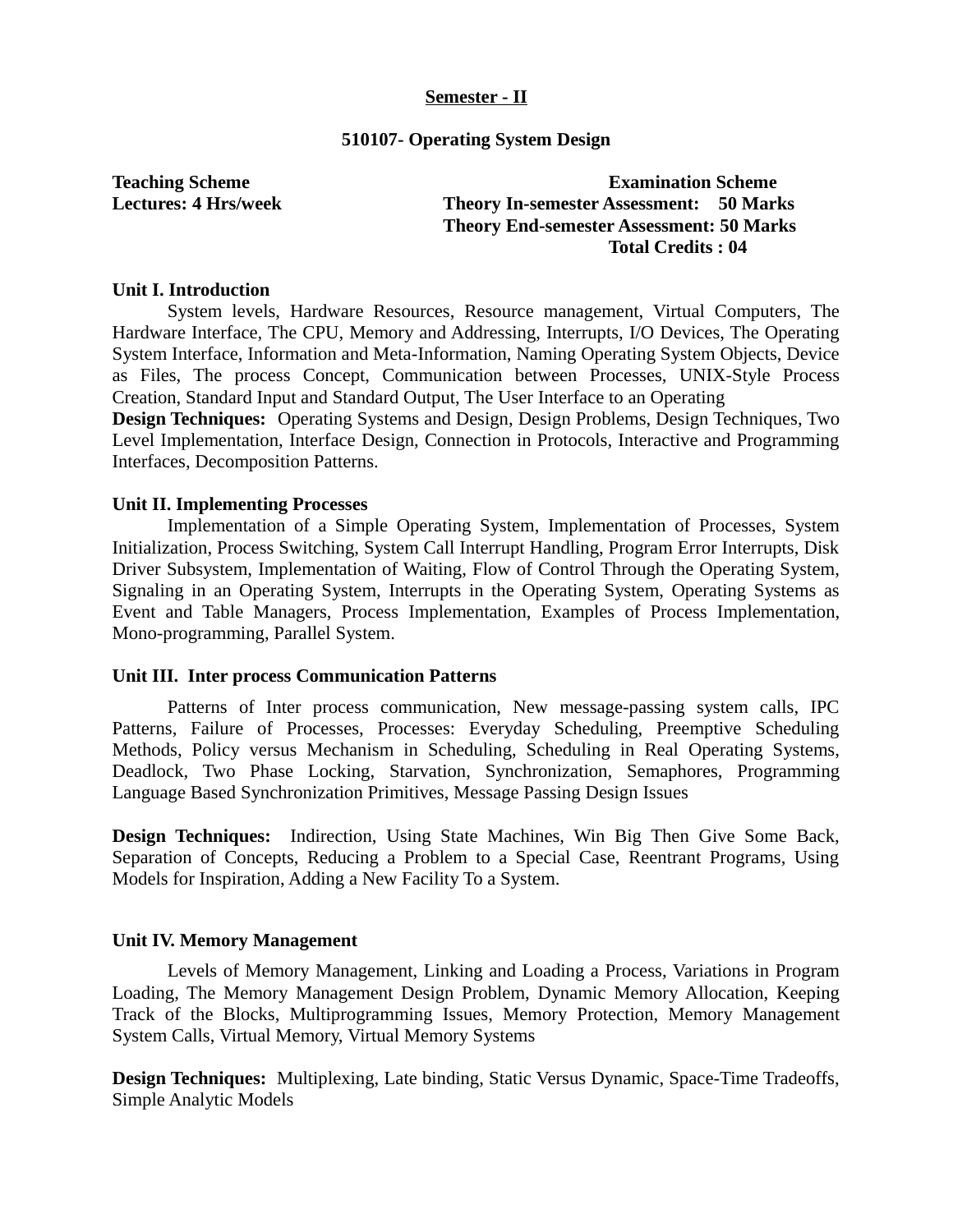### **Unit V. I/O Devices & File Systems**

I/O Devices, I/O Systems, The File Abstraction, File Naming, File System Objects and Operations, File System Implementation, File Systems Organization

**Design Techniques:** Caching, Optimization and Hints, Hierarchical Names, Naming of Objects, Unification of Concepts.

**Unit VI.** Resource Management

Issues, Types of Resources, Integrated Scheduling, Queuing Models of Scheduling, Realtime Operating Systems, Protection of Resources, User Authentication, Mechanisms for Protecting Hardware Resources, Representation of Protection Information, Mechanisms For Software Protection, The Use of Cryptography in Computer Security, The Client Server Model

## **References:**

1. Charles Crowley, " Operating System: A Design-Oriented Approach", Tata McGraw-Hill.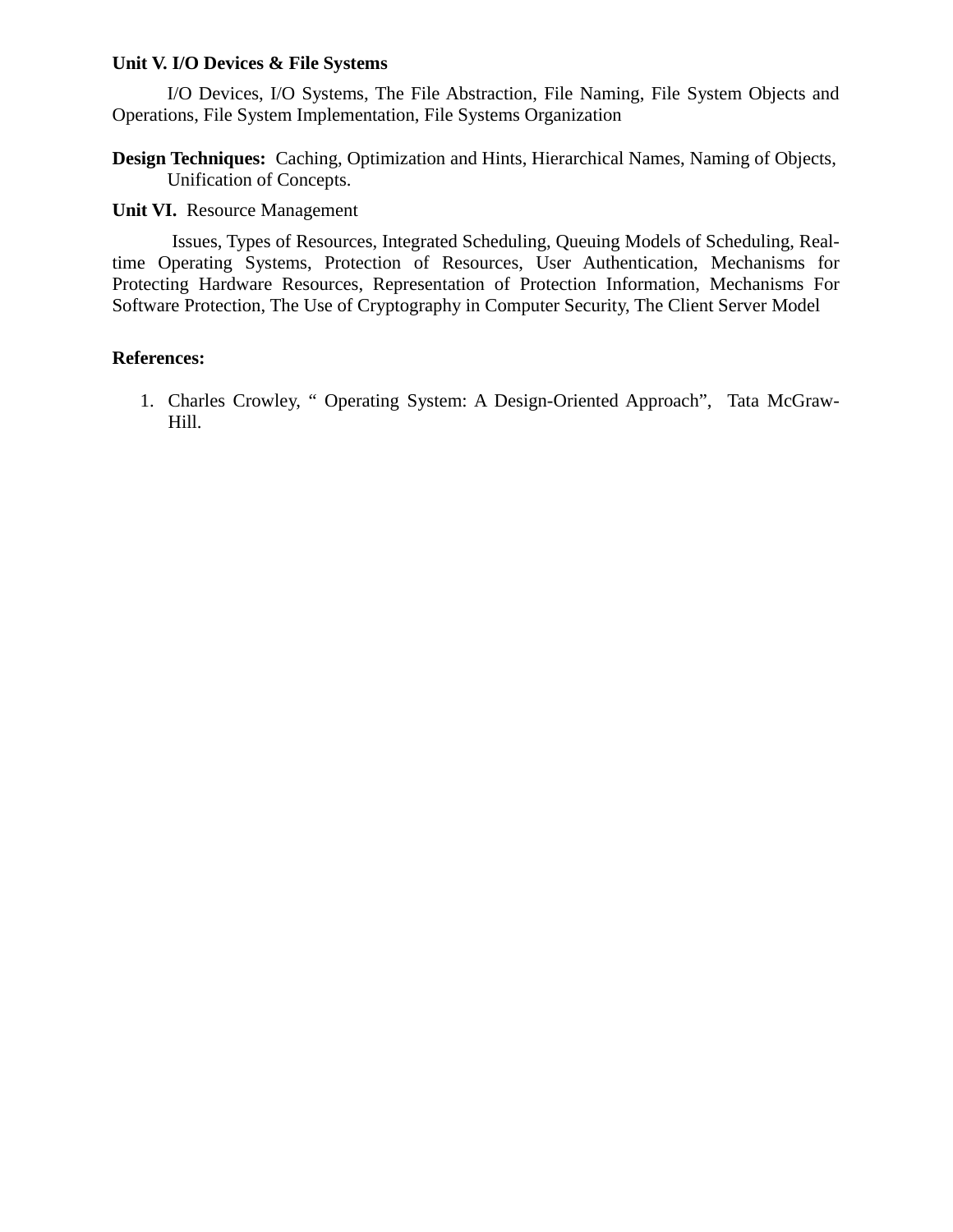|                             | 510108- Software Design and Architecture        |
|-----------------------------|-------------------------------------------------|
| <b>Teaching Scheme</b>      | <b>Examination Scheme</b>                       |
| <b>Lectures: 4 Hrs/week</b> | <b>Theory In-semester Assessment: 50 Marks</b>  |
|                             | <b>Theory End-semester Assessment: 50 Marks</b> |
|                             | Total Credits : 04                              |

#### **Unit I. Software Design Process**

Role of Software Design**:** Software design process, nature of design process, design qualities; Transferring Design Knowledge: describe design solution, transferring design knowledge, design notations, design strategies,

## **Unit II. Object Oriented Design**

Creational, Structural, behavioural design patterns, Component based design, Formal Approach to design

#### **Unit III. Introduction to Software Architecture**

What Is Software Architecture? Why Is Software Architecture Important? Quality Attributes, Architecture and Requirements, Designing an Architecture, Documenting software Architecture, Architecture and Software Product lines

#### **Unit IV. Software Architecture Design**

Designing, Describing, and Using Software Architecture, IS2000: The Advanced Imaging Solution, Global Analysis, Conceptual Architecture View, Module Architecture View, Styles of the Module Viewtype, Execution Architecture View, Code Architecture View. Component-and-Connector Viewtype, Styles of Component-and-Connector Viewtype, Allocation Viewtype and Styles.

### **Unit V. Archetype Patterns**

Archetypes and Archetype Patterns, Model Driven Architecture with Archetype Patterns. Literate Modeling, Archetype Pattern. , Customer Relationship Management (CRM) Archetype Pattern, Product Archetype Pattern, Quantity Archetype Pattern, Rule Archetype pattern.

## **Unit VI. Software Architectures**

Object-Oriented Paradigm, Data Flow Architectures, Data-Centered Software Architecture, Hierarchical Architecture, Interaction-Oriented Software Architectures, Distributed Architecture, Component-Based Software Architecture, Heterogeneous Architecture, Architecture of User Interfaces, Implicit asynchronous communication software architecture.

#### **Reference Books:**

- 1. David Budgen, "Software Design", 2nd edition, Pearson Education (LPE)
- 2. Software Design: From Programming to Architecture Eric J. Braude ISBN: 978-0-471-20459-6
- 3. Software Architecture in Practice, 3rd Edition By Len Bass, Paul Clements, Rick Kazman Published Sep 25, 2012 by Addison-Wesley Professional
- 4. Applied Software Architecture ,Christine Hofmeister, Robert Nord, Deli Soni, Addison-Wesley Professional; 1st edition (November 4, 1999) ,ISBN-10: 0201325713 , ISBN-13: 978- 0201325713
- 5. Enterprise Patterns and MDA: Building Better Software with Archetype Patterns and UMLJim Arlow, Ila Neustadt ,Addison-Wesley Professional, 2004, ISBN-10: 032111230X ISBN-13: 9780321112309
- 6. Kai Qian, Xiang Fu, Lixin Tao, "Software Architecture and Design Illuminated", Jones & Bartlett Learning, 2009, ISBN 076375420X, 9780763754204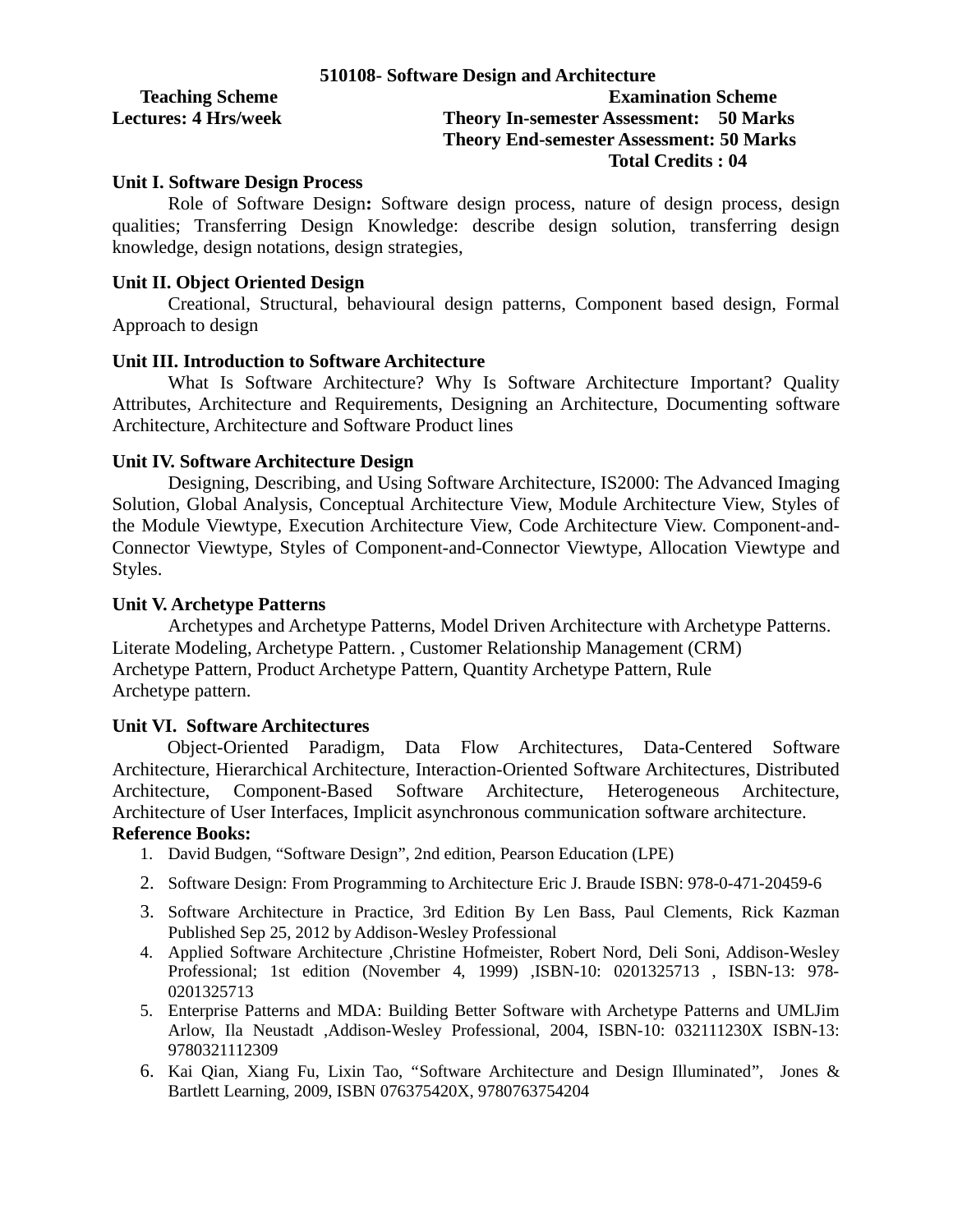|                             | 510109- Advanced Computer Networks              |
|-----------------------------|-------------------------------------------------|
| <b>Teaching Scheme</b>      | <b>Examination Scheme</b>                       |
| <b>Lectures: 4 Hrs/week</b> | <b>Theory In-semester Assessment: 50 Marks</b>  |
|                             | <b>Theory End-semester Assessment: 50 Marks</b> |
|                             | Total Credits : 04                              |

#### **Unit I**

Introduction: Types of Networks. Network design issues. Network design tools, advanced network architectures. Reliable data delivery, Routing and forwarding, resource allocation, Mobility, Networked applications, Data in support of network design, General Principles of Network Design, network characteristics.

#### **Unit II**

Delay Models in Data Networks: Modeling and Performance evaluation. Multiplexing of Traffic on a Communication Link, Queuing Models- Little's Theorem, Probabilistic Form of Little's Theorem, Application of Little's Theorem, Queuing Systems: M/M/1, M/M/2, M/M/m, M/M/∞, M/M/m/m, M/M/m/q, M/M/1/N, D/D/1, M/G/1 System, M/G/1 Queues with Vacations, Reservations and Polling, Priority Queuing

#### **Unit III**

Modeling Networks as Graphs, Problems & algorithms: Multipoint line topology- CMST, Esau-William's Algorithm, Sharma's Algorithm, Bin Packing algorithms. Terminal Assignment-Greedy algorithm and exchange algorithms, Concentrator location- COM, Add, Drop, Relaxation algorithm. Network of queues, Open, closed and semi-open queues, Network node, Kleinrock's Independent approximation.

#### **Unit IV**

Quality of Service in Networks: Application and QoS, QoS mechanisms, Queue management Algorithms, Feedback, Resource reservations, traffic engineering, Ubiquitous Computing: Applications and Requirements, Smart Devices and Services, Smart Mobiles, Cards and Device Networks.

## **Unit V**

IP packet format, IP routing method, routing using masks, fragmentation of IP packet, IPv6, advanced features of IP routers: filtering, IP QoS, NAT, routers

#### **Unit VI**

Advanced topics in computer networks: Wireless and sensor networks, multimedia networking, content distribution networks, computer network simulation, Domain-specific networks, Next generation networks, Cyber physical systems.

#### **References:**

- 1. Kershenbaum A., "Telecommunication Network Design Algorithms", Tata McGraw Hill
- 2. Simulation Modeling and analysis, Averill M. Law, W. D. Kelton
- 3. Computer Networks, Priciples, Technologies and Protocols for network design Natalia Olifer, Victor Olifer, Wiley India
- 4. Ubiquitous Computing, Stefan Poslad, WILEY INDIA EDITION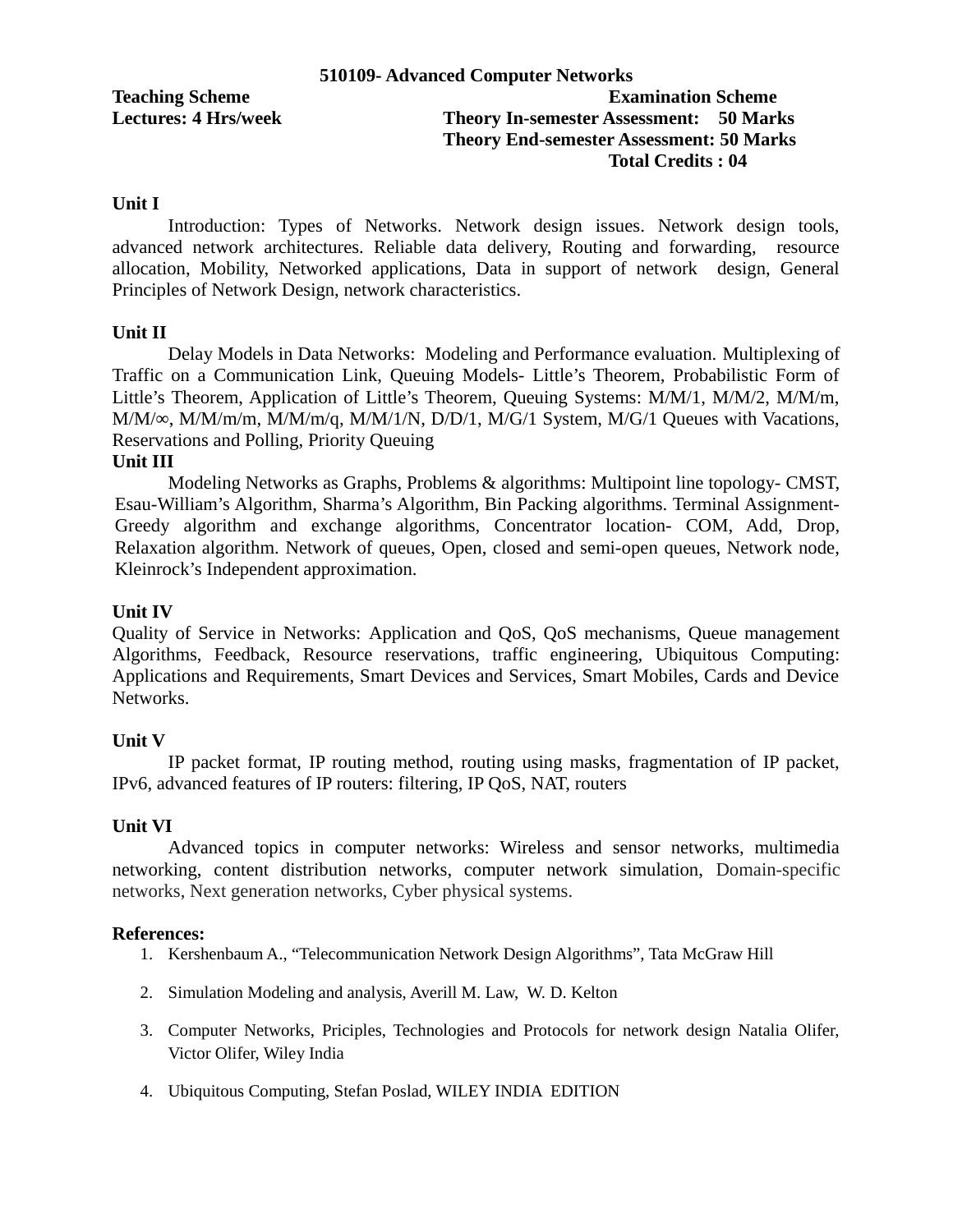## **Elective – II**

## **510110A - Business Intelligence and Data Mining Teaching Scheme Examination Scheme Lectures: 5 Hrs/week Theory In-semester Assessment: 50 Marks Theory End-semester Assessment: 50 Marks Total Credits : 05**

## **Unit I. Introduction to Business Intelligence**

Introduction to Data Information and knowledge, Data Decision Challenge, Operational vs Information Data, Introduction to Decision Support System, Introduction to Business Intelligence, Business Intelligent System Components, Business Models, Introduction to Data Warehouse, A Business analysis framework for DW.

#### **Unit II. Data Warehouse**

Introduction, Data warehouse modeling, Data warehouse design, Data warehouse technology, Distributed Data warehouse, index techniques, materialized view.

## **Unit III. Data Preprocessing and Cube Technology**

Introduction to Data Preprocessing, Data Cleaning, Data integration, data reduction, transformation and Data Descritization.

Introduction to OLAP, Data Cube : A multidimensional model, data cube computation, data cube computation methods : multidimensional data analysis.

#### **Unit IV. Mining Frequent Patterns and Association Rule**

Introduction to association rule, market basket analysis, frequent item set, apriori algorithm, parameter, a pattern growth approach, mining closed and max patterns, pattern evaluation, pattern mining in multilevel, multidimensional data space, pattern exploration and application.

#### **Unit V. Classification**

Basic concepts, decision tree, rule based classification, Bayesian belief networks, classification by back propagation, support vector machines, lazy learners  $-k-NN$  classifier, case based reasoning , model evaluation and selection , techniques to improve classification accuracy, multiclass classification, semi-supervised classification, ensemble methods.

#### **Unit VI. Clustering Analysis**

Cluster analysis, Partitioning methods, hierarchical methods, density based methods, grid based methods, clustering graph and network data, clustering with constrains, evaluation of clustering outliers and analysis, outlier detection methods, scalable clustering algorithms.

#### **References:**

- 1. Data mining concepts and techniques, Jawai Han, Michelline Kamber, Jiran Pie, Morgan Kaufmann Publishers, 3rd Edition.
- 2. Introduction to Data Mining, Vipin Kumar, Pang-Ning Tan , Pearson
- 3. Building the Data Warehouse, William H Inmon, Wiley Publication  $4<sup>th</sup>$  Edition.
- 4. Introduction to Business Intelligence & Data Warehousing, IBM, PHI.
- 5. Business modeling and Data Mining Dorian Pyle, Elsevier Publication MK.
- 6. Database Systems, Thomas Connolly, Carolyn Begg, Pearson  $4<sup>th</sup>$  Edition.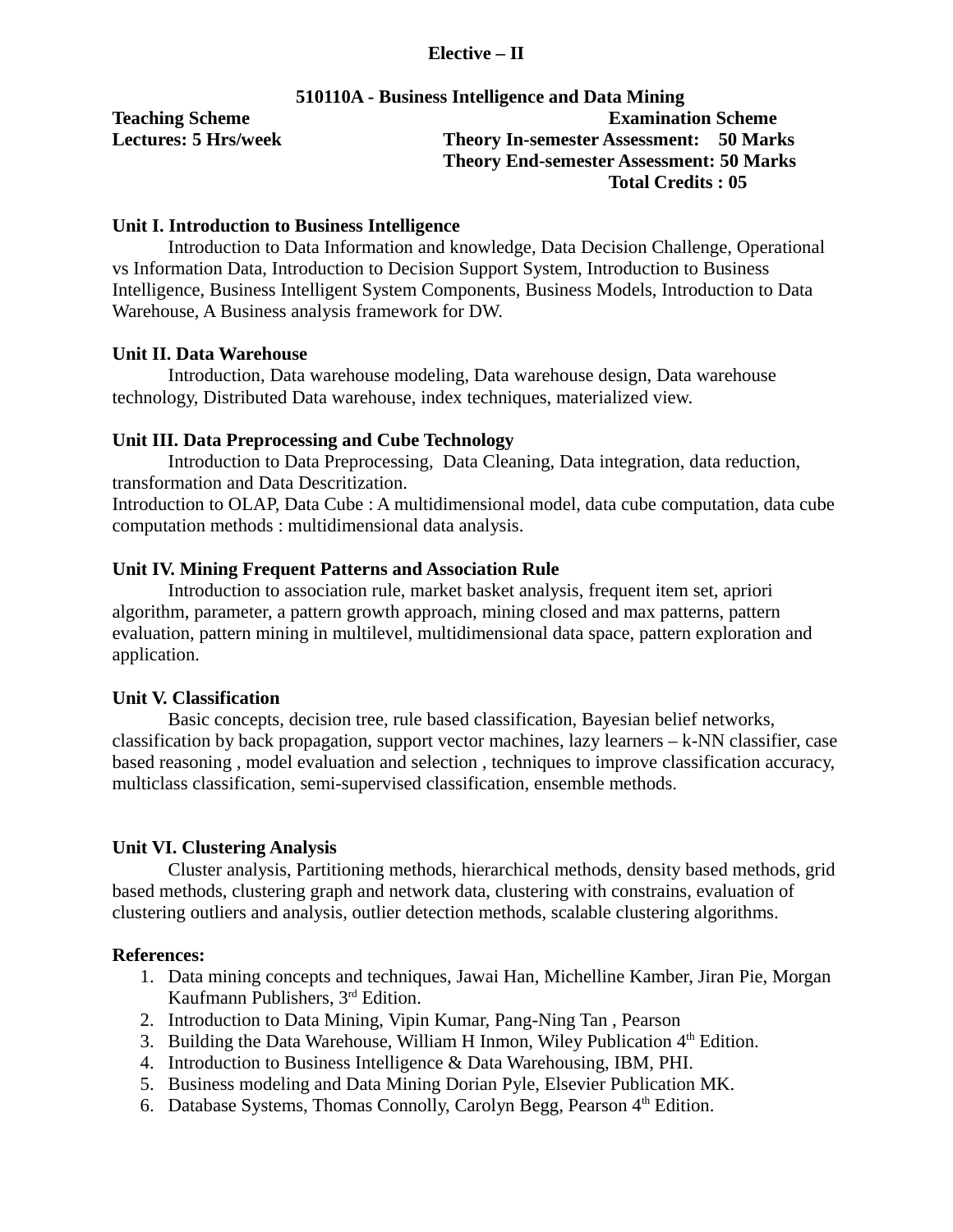#### **Unit I. Introduction to Human-Computer Interaction as an emerging field**

Disciplines contributing to HCI, Human Information Processing Psychology of everyday things, Importance of human factors in design – cultural , emotional , technological, business, Need Satisfaction curve of technology, Levels of human computer interaction

#### **Unit II. Foundations of User Interface Design (U.I.D)**

Goals of UID, Goal directed Design, User Interface Models, Understanding and Conceptualizing Interface, Psychology of users designing for collaboration and communication, Process of Interaction Design, Standards & Guidelines, Usability Testing, GIU

#### **Unit III. Human Factors**

The importance of User Interface – UI and Software Designer – Goals of UI design – Motivations for human factors in Design – Understanding user needs and requirements.

#### **Unit IV.Models**

Theories – Different models - Object - Action Interface Model - Principles for Design – Data display and entry guidelines.

#### **Unit V. Design Process**

User Interface Design Process – Classes of UI design – Principles of good design – Evaluating design using the principles – Choice of color – Task oriented approach for UI - Case study.

GUI design process - Design of icons – Use of metaphors – GUI style guides and toolkits – Portability – GUI design and object oriented approach – Case study.

#### **Unit VI. Usability**

 The viewpoint of user, customer and designer –Usability specification – Description of stages in usability specification and evaluation.

Information Related: Information Search and Visualization – Hypermedia and WWW. HCI Standards**:** ECMA – ISO – BSI guide.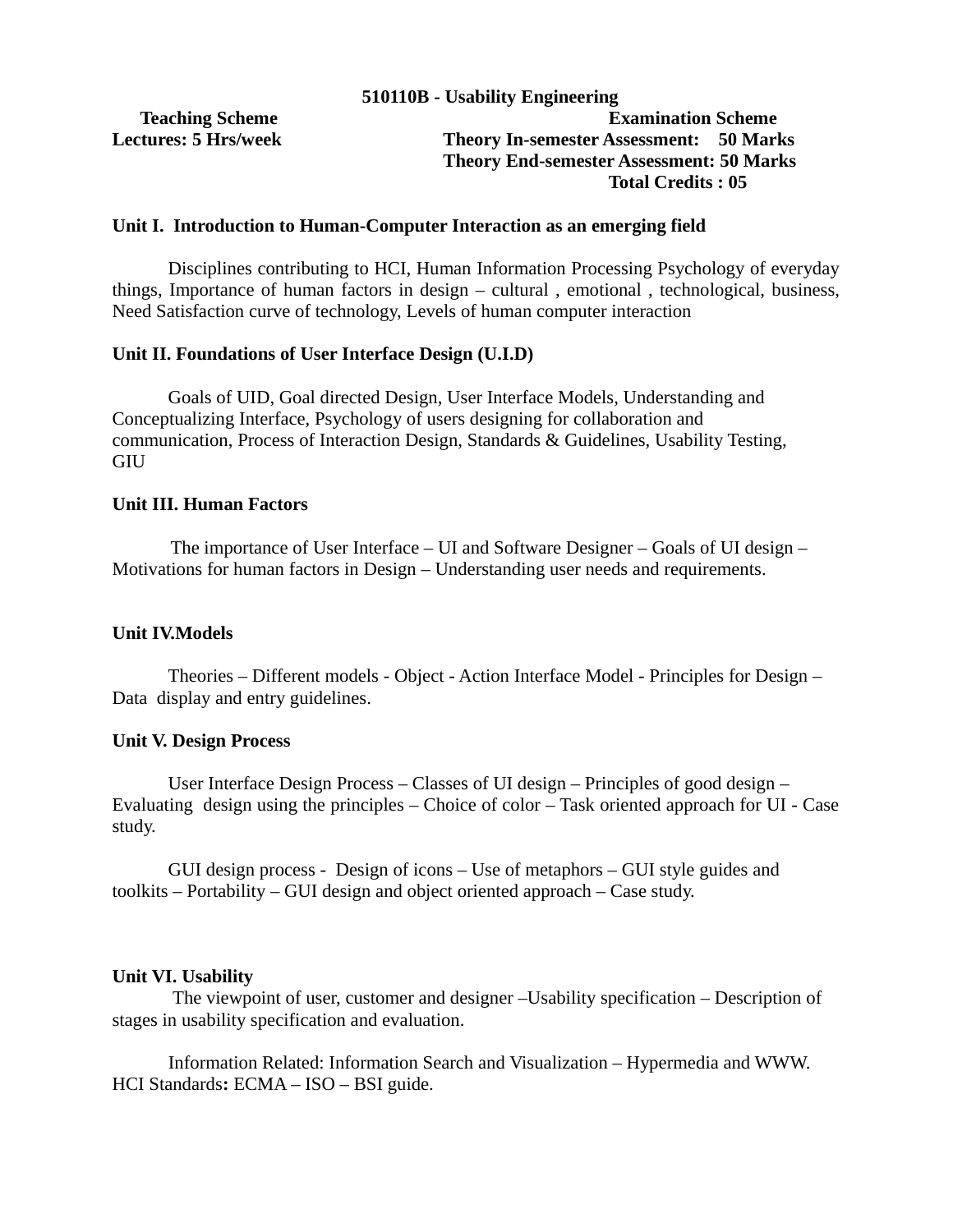## **References:**

1. Linda Mcaulay, "HCI for Software Designers",International Thompson Computer Press, USA,1998.

- 2. Ben Schneiderman, "Designing the User Interface", Pearson Education, New Delhi,2005.
- 3. Alan Cooper, "The Essentials of User Interface Design", IDG Books, New Delhi,1995.
- 4. Jacob Nielsen, "Usability Engineering", Academic Press, 1993.
- 5. Alan Dix et al, "Human Computer Interaction", Prentice Hall, USA,1993.
- 6. Elements of User Interface Design Theo Mandel, John Wiley & Sons
- 7. Interaction Design Preece, Roger, Sharp, John Wiley & Sons
- 8. Object Modeling & User Interface Design Mark Hamelen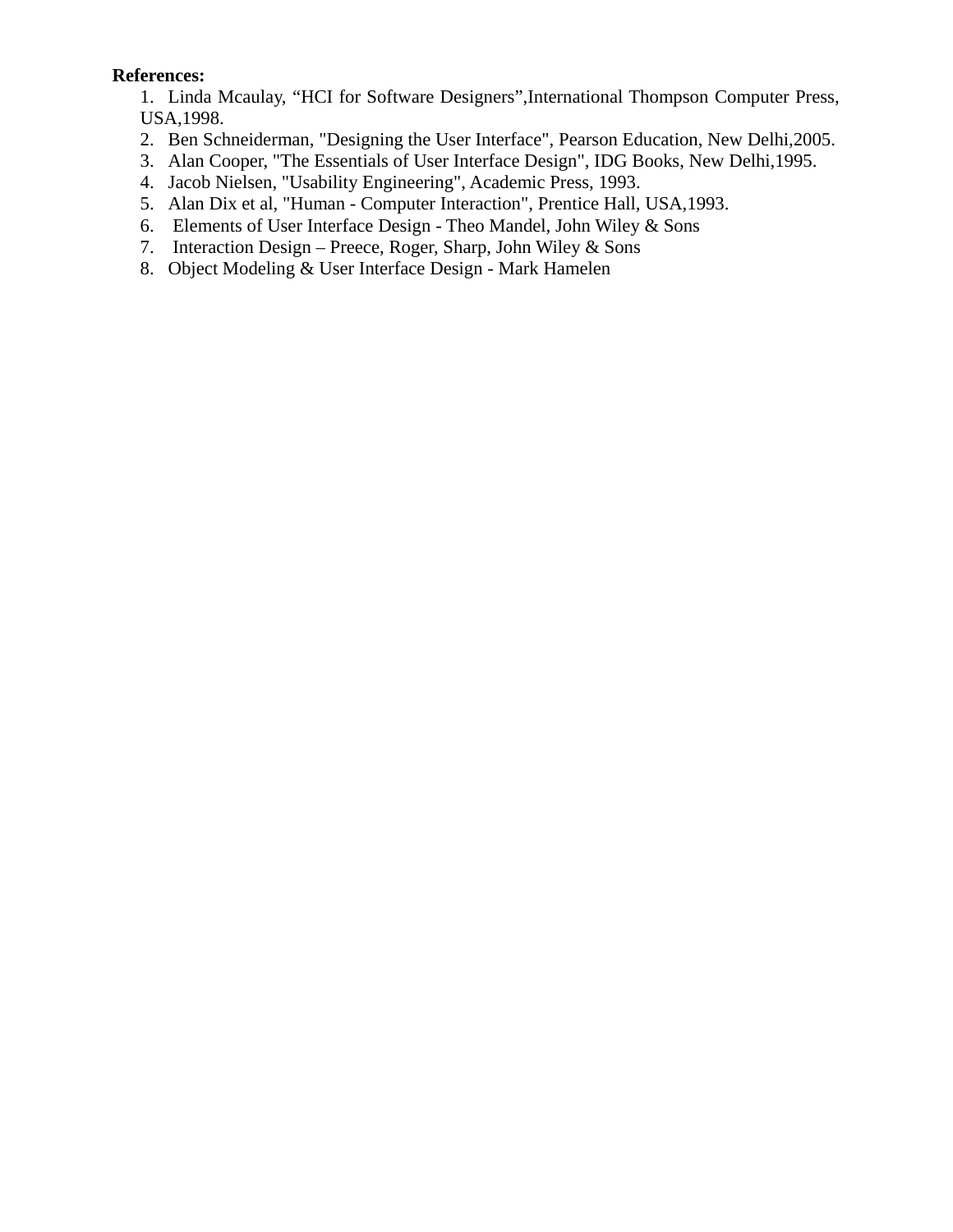## **Teaching Scheme Examination Scheme Lectures: 5 Hrs/week Theory In-semester Assessment: 50 Marks Theory End-semester Assessment: 50 Marks Total Credits : 05**

## **Unit I. Introduction**

 Notation and Concepts for Languages and Grammars, Traditional compilers, structure of compiler, architecture, properties, portability and re-targetability, optimization, grammars, Closure algorithms, abstract syntax tree: lexical structure, syntax.

#### **Unit II. Attribute grammars**

 Dependency graphs, attribute evaluation, cycle handling, attribute allocation, multi-visit attribute grammars, types of attribute grammars, L-attribute grammar, S-attributed grammars, equivalence of L-attributed and S-attributed grammars, Extended grammar notations and attribute grammars, manual methods.

## **Unit III. Intermediate code processing**

 Interpretation, Code generation, Assembler design issues, linker design issues. Memory Management: data allocation with explicit de-allocation, data allocation with implicit deallocation, Static, Dynamic and Heap Storage allocation.

### **Unit IV**

 Context handling, source language data representations, routines and their activation, Code generation for control flow assessment, Code generation for modules. Examples of Parser generators, machine-independent Code generation.

## **Unit V. Functional & Logic Programs**

 Offside rules, Lists, List comprehensions, pattern matching, polymorphic typing, referential transparency, High-order functions, lazy evaluation, compiling functional languages, polymorphic type checking, Desugaring, Graph reduction, Code generation for functional, core programs, Optimizing the functional Core, Advanced graph manipulations

 The logic programming models, implementation model interpretation, unification, implementation model compilation, compiled code for unification.

## **Unit VI. Parallel programming**

Parallel programming models, processes and threads, shared variables, message passing, parallel object -oriented languages, Tuple space, automatic parallelization. Case study of simple objectoriented compiler/interpreter.

## **Reference Books**

- 1. Modern Compiler Design, Dick Grune, Henri E Bal, Jacobs, Langendoen Wiley India Pvt Ltd, ISBN: 81-265-0418-8
- 2. The Theory and Practice of Compiler Writing, Trembley Sorenson, MacGrawHill India ISBN:0-07-Y66616-4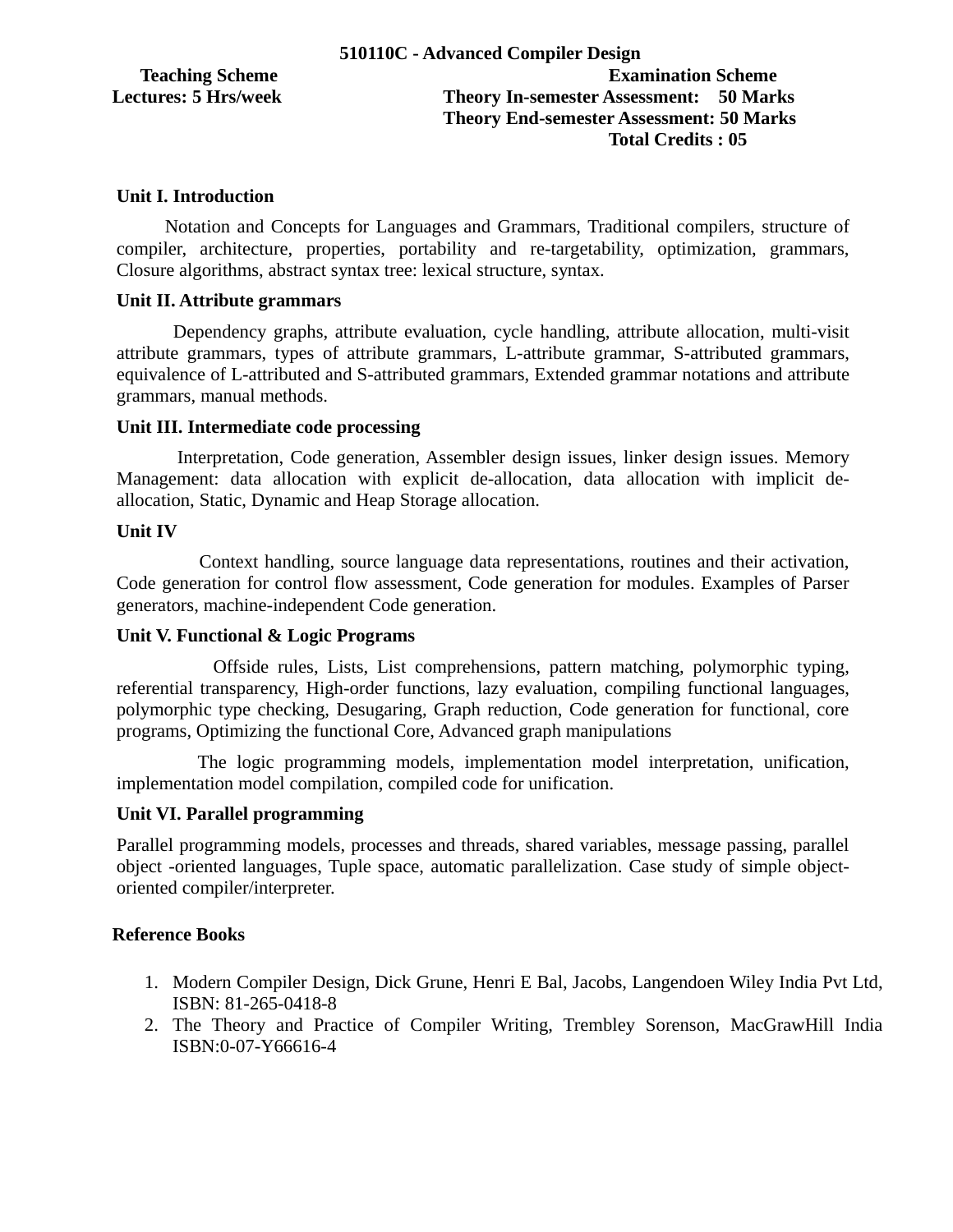## **Teaching Scheme Examination Scheme Lectures: 5 Hrs/week Theory In-semester Assessment: 50 Marks Theory End-semester Assessment: 50 Marks Total Credits : 04**

## **Unit I**

Introduction to Embedded systems, building blocks, legacy Embedded processors, Integrated RISC processors, DSP Processors Architecture, Selection of Processor,, LPC2148- Architecture, Register set, Programmers Model,

## **Unit II**

Memory Systems, DRAM Technology, Video RAM, SRAM: Pseudo-Static RAM, Battery Backup SRAM, EPROM and OTP, Parity, Error Detection and Correcting Memory, Access times, Packages, DRAM Interfaces, DRAM Refresh Techniques, Optimizing line length and cache size, Logical versus physical caches, Unified versus Harvard caches, Cache coherency: Write through, write back, no caching of write cycles, write buffer, Bus snooping, MESI Protocol, MEI Protocol, BIG and Little Endian, Dual Port and Shared Memory, Bank Switching, Memory Overlays, Shadowing, Memory Interfacing, HY27UU088G5M-Architecture, Register Set, Programmers Model

#### **Unit III**

Basic Peripherals: Parallel ports, Timer Counters, 8253, MC68230 modes, Timer Processors, Real-time clocks, Serial Ports, serial peripheral interface, I<sup>2</sup>C bus, M-Bus, RS232C, USB2.0, UART implementations, DMA Controllers, DMA Controller Models, Channels and Control Blocks, Sharing Bus Bandwidth, DMA Implementations, Intel82801 IO Controller HUB

Analogue to Digital Conversion, Sample Rate and Size, Codecs, Power Control

#### **Unit IV**

Interrupts and Exceptions, Interrupt Structure, Recognizing an Interrupt, Interrupt mechanism, MC68000 Interrupts, RISC Exceptions, Fast Interrupts, Interrupt Controllers, Instruction restart and continuation, Interrupt Latency, Interrupt Handling Do's and Don'ts, Intel i7 interrupts and programmers model

**Unit V**

Real-Time Operating Systems, Operating systems internals, Multitasking OS, Scheduler Algorithms, Priority Inversion, Tasks, Threads and processes, Exceptions, Memory Models, Memory Models and Address Translation, Commercial Operating Systems, Resource Protection, Linux, Disk Partitioning, Writing software for Embedded Systems: The Compilation Process, Native verses cross compilers, Run-Time Libraries, Writing Library, Using Alternative Libraries, Using Standard Libraries, Porting Kernels, C extensions for Embedded Systems, Downloading,

Emulation and Debugging techniques, The role of the development system, Emulation Techniques.

#### **Unit VI**

Buffering and other data Structures, buffers, Linear buffers, Directional Buffers, Double Buffering, Buffer Exchange, Linked list, FIFO, Circular buffers, buffer under run and over run, Allocating buffer memory, Memory leakage, effects of memory wait state scenarios, Making the right decisions, Software Benchmark Examples, Creating Software State mechanisms, Design of Burglar alarm system, Digital echo Unit, Choosing the software environment, Deriving realtime systems performance form non-realtime systems, Scheduling the data sampling, sampling the data, Controlling from an external Switch, Problems.

#### **References**

- **1. Embedded Systems Design, Steve Heath, EDN Series for Design Engineers, Elsevier ISBN: 978-81-8147-970-9**
- **2. Philips LPC2148 Datasheet (lpc2141\_42\_44\_46\_48\_4.pdf)**
- **3. HY27UU0\*\*G5M.pdf**
- **4. Intel82801 IO Controller HUB.pdf**
- **5. (Intel i7 interrupt registers and programming) 322165.pdf**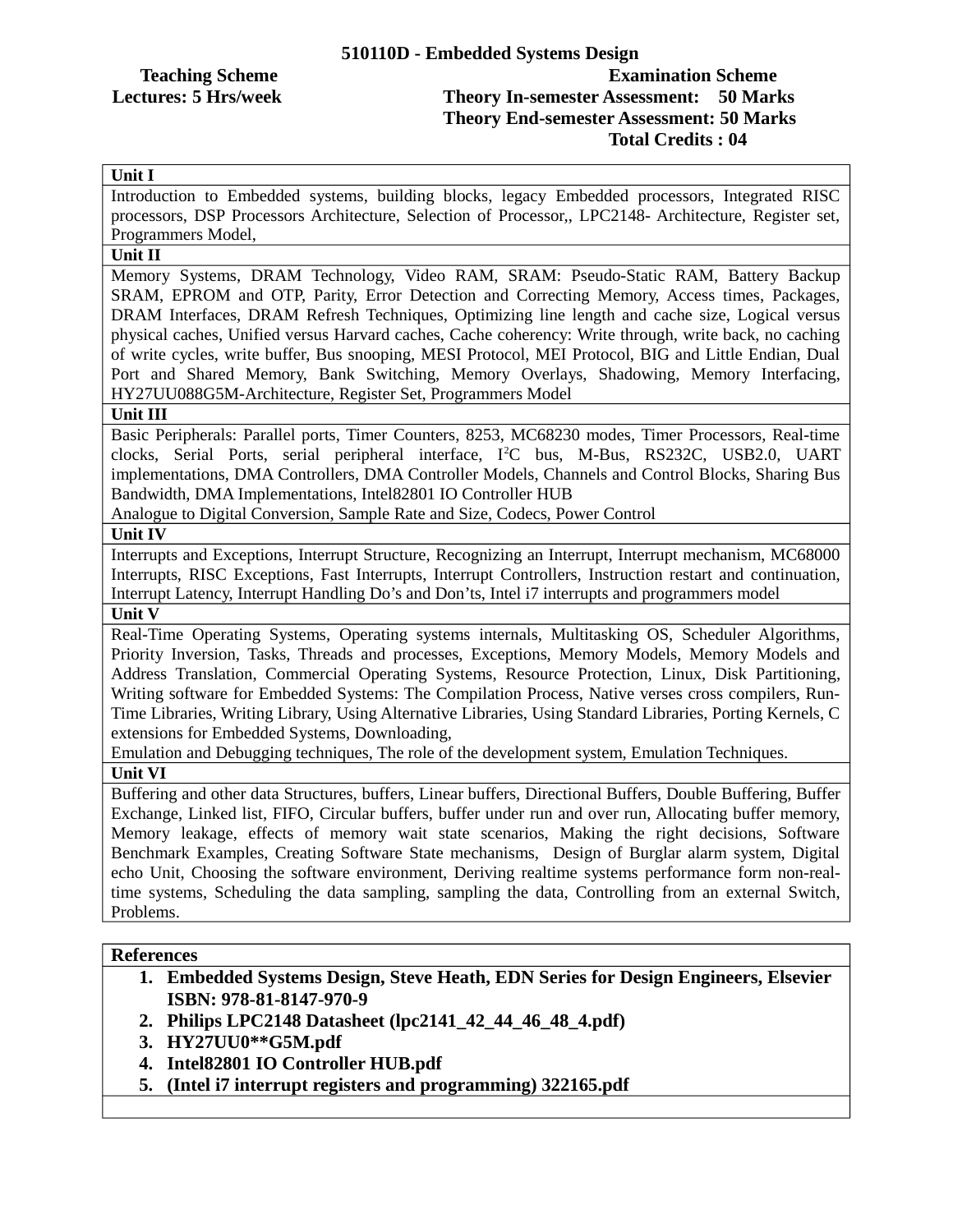## **510111- Laboratory Practice- II**

**Teaching Scheme Examination Scheme Practical: 4 Hrs/week OR: 50 Marks**

**TW: 50 Marks Total Credits : 04**

## **Use suitable 64-bit Linux environment and toolset to implement following assignments**

- 1. Demonstrate the Reader-Writer Problem solution by creating multiple processes and share regions or blocks. Use 64-bit Linux derivative and tools for implementation.
- 2. Write a program to identify the least used icons/files/folders on the desktop and move them to temp folder created in Documents.
- 3. Create a computing facility grid using networks for Booth's multiplication (64-bit) using sign-extension method. Where bit multiplication, additions and merging of the addition results for final processing. The computing grid is created using Advanced wireless network with few computing resources are separated by the router and identified by the NAT. The network controlling node will be submitted with files having total distributed storage of 1000 numbers as a SAN queued for the execution in sorted manner on the lesser cost due to length of the multiplier and display the results along with the network tracking report for the dynamic allocation of multiplier and addition nodes along with the sleeping/ inactive/ unutilized nodes in the network.
- 4. Design suitable software architecture for assignment number 1,2 and 3 above.

Or assignments equivalent to the above assignments

5. Design and implement class/classes using latest 64-bit C++/JAVA/ Python/QT 5.1 and above, Cuda C++ or such latest 64-bit programming tools for the implementation of Two journal (IEEE Transactions/ACM Elsevier/Springer) papers published in the current year related to the respective elective subjects. Development Tools such as MATLAB/OPENCV/OPENMP/NS3 or equivalent may be used if required to interface the developed classes to the simulators.

**Tools for the Laboratories: The laboratories must be equipped with adequate, well maintained working resources as per the software/equipment/tools list published by the Board of Studies time to time. For maintaining the quality and effective performance the Board of Studies may publish the quality guidelines for effective conduct of the laboratories, seminars and dissertation.**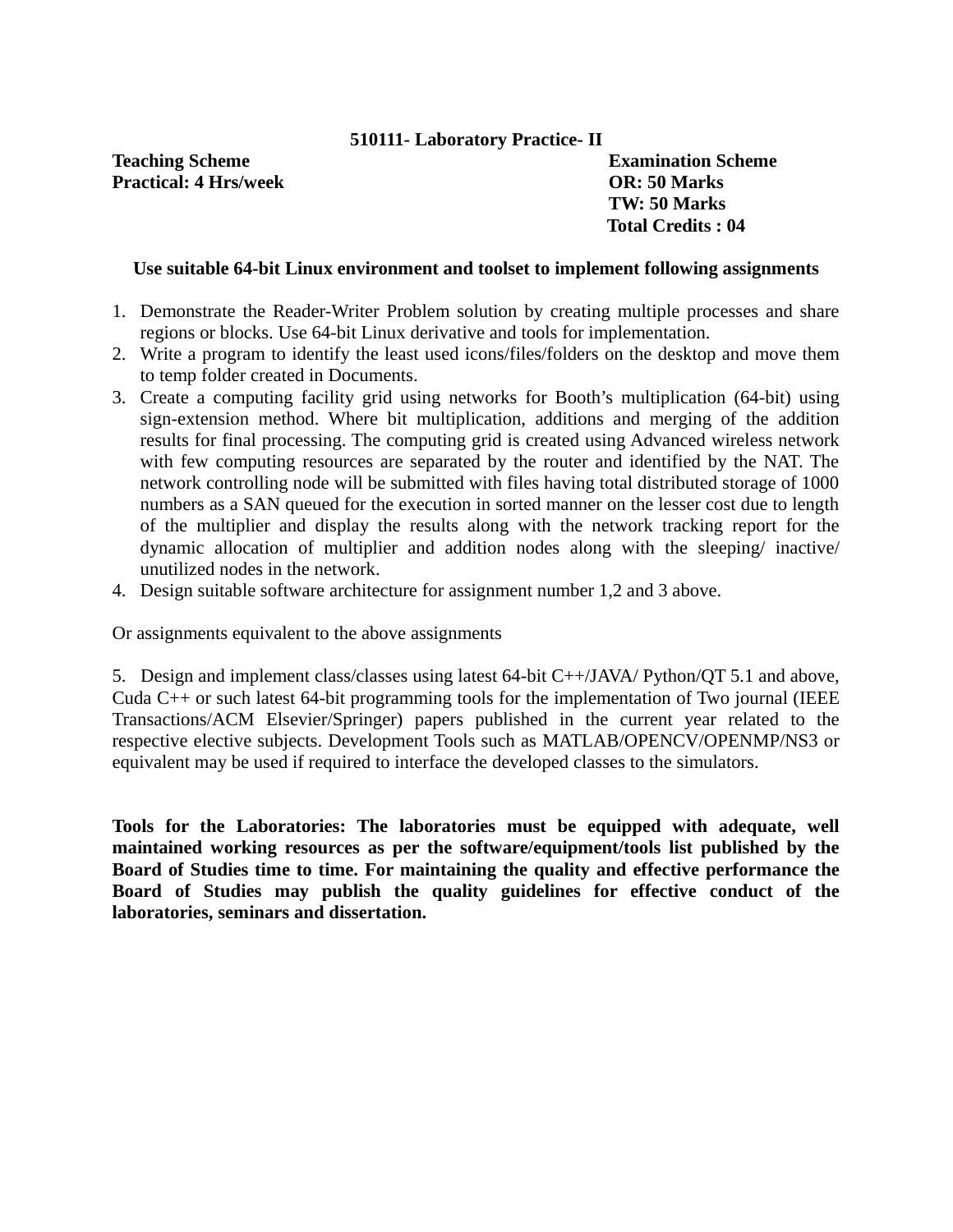## **Teaching Scheme Examination Scheme Practical: 4 Hrs/week TW: 50 Marks Presentation Oral: 50 Marks Total Credits: 04**

State-of-the-art topic approved by the guide useful for professional growth in the filed of expertise. The presentation should cover motivation, mathematical modeling, data-table discussion and conclusion. The reports to be prepared using LATEX derivative. To maintain the quality of the seminar work it is mandatory on the seminar guides to maintain a progressive record of the seminar contact Hrs of 1 Hrs per month per seminar which shall include the discussion agenda, weekly outcomes achieved during practical sessions, corrective actions and comments on the progress report as per the plan submitted by the students including dates and timing, along with the signature of the student as per the class and teacher time table (as additional teaching load); such record of progressive work shall be referred by the examiners during evaluation.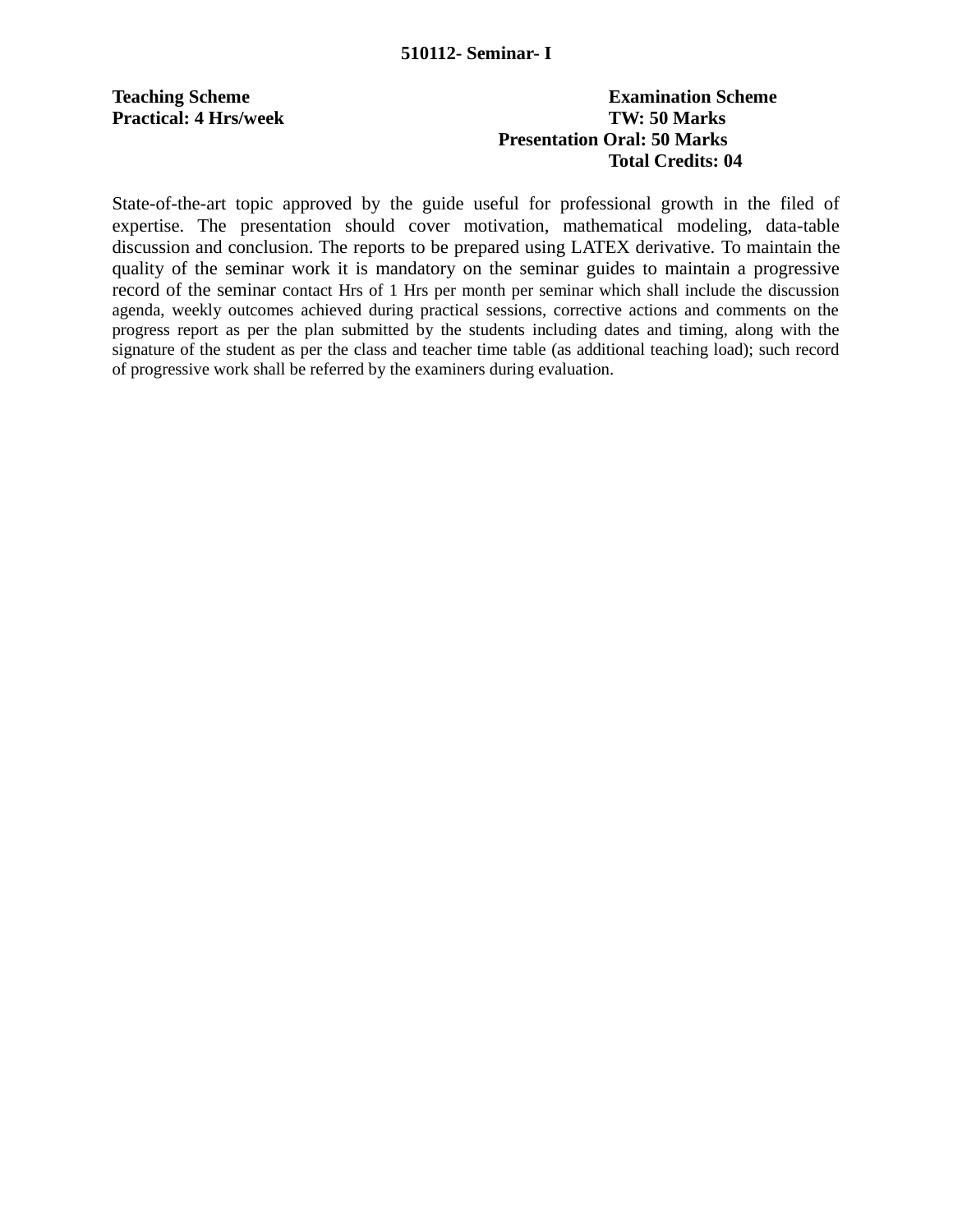## **Semester III**

## **610101- Advanced Storage Systems and Infrastructure Management Teaching Scheme Examination Scheme Lectures: 4 Hrs/week Theory In-semester Assessment: 50 Marks Theory End-semester Assessment: 50 Marks Total Credits : 04**

## **Objectives:**

• Understanding components of modern information storage infrastructure.

Upon successful completion of this course, participants should be able to:

- Evaluate storage architecture; understand logical and physical components of a storage infrastructure including storage subsystems;
- Describe storage networking technologies and data archival solution;
- Understand and articulate business continuity solutions including, backup and recovery technologies, and local and remote replication solutions;
- Identify parameters of infrastructure management and describe common infrastructure management activities and solutions;

## **Prerequisites**

To understand the content and successfully complete this course, a participant must have a basic understanding of computer architecture, operating systems, networking, and databases.

## **Unit I: Introduction to Information Storage Technology / Systems**

Review data creation and the amount of data being created and understand the value of data to a business, Challenges in Data Storage and Management, Data Storage Infrastructure. Components of a Storage System Environment: Disk drive components, Disk Drive performance, Logical Components.

Data protection: concept of RAID and different RAID levels (RAID 0, 1, 3, 5, 0+1/1+0, and 6);

Intelligent Storage System (ISS) and its components, Implementation of ISS as high-end and midrange storage arrays.

## **Unit II: Different Storage Technologies and Virtualization**

Introduction to Networked Storage: Evolution of networked storage, Architecture, Overview of FC-SAN, NAS, and IP-SAN. Network-Attached Storage (NAS): Benefits of NAS, Components, Implementations, File Sharing, I/O operations, Performance and Availability. Content Addressed Storage (CAS): features and Benefits of a CAS. CAS Architecture, Storage and Retrieval, Examples.

Storage Virtualization: Forms, Taxonomy, Configuration, Challenges, Types of Storage Virtualizations.

Overview of emerging technologies such as Cloud storage, Virtual provisioning, Unified Storage, FCOE, FAST.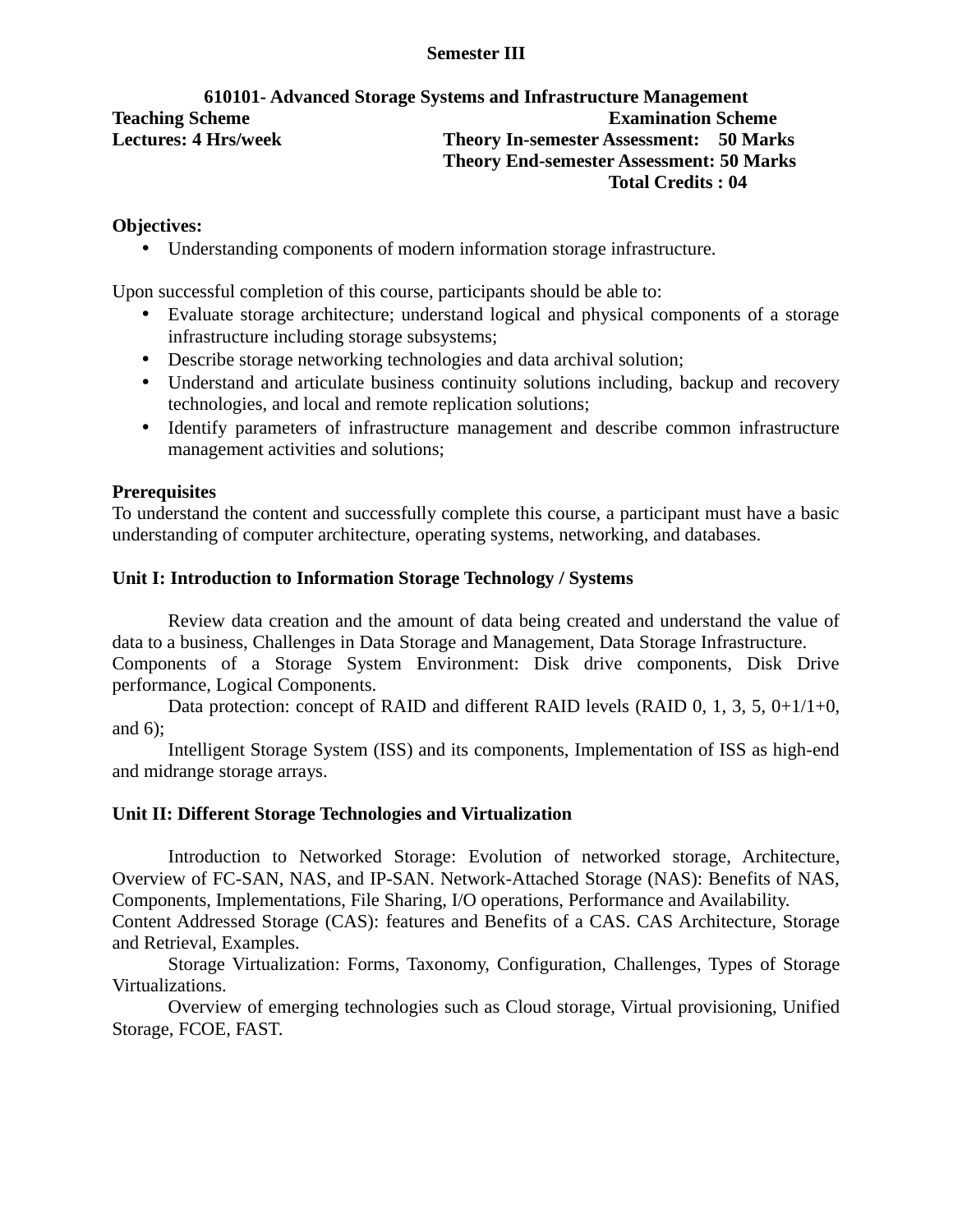#### **Unit III: Business Continuity**

Concept of information availability and its measurement, causes and consequences of downtime, concept of RTO, and RPO, single points of failure in a storage infrastructure and solutions for its mitigation, backup/recovery purposes and considerations, architecture and different backup/recovery topologies;

Local replication technologies and their operation, remote replication technologies and their operation, emerging technologies like de duplication, offsite backup.

#### **Unit IV: Infrastructure Management Overview**

Definitions, Infrastructure management activities, Evolutions of Systems since 1960s (Mainframes-to-Midrange-to-PCs-to-Client-server computing-to-New age systems) and their management, growth of internet, current business demands and IT systems issues, complexity of today's computing environment, Total cost of complexity issues, Value of Systems management for business.

## **Unit V: Preparing for Infrastructure Management**

Factors to consider in designing IT organizations and IT infrastructure, Determining customer's Requirements, Identifying System Components to manage, Exist Processes, Data, applications, Tools and their integration, Patterns for IT systems management, Introduction to the design process for information systems, Models, Information Technology Infrastructure Library (ITIL).

#### **Unit VI: Service Management**

Service Delivery Processes- Service-level management, financial management and costing, IT services continuity management, Capacity management, Availability management. Service Support Processes- Configuration Management, Service desk. Incident management. Problem management, Change management, Release management.

## **Reference Books:**

- 1. EMC Educational Services, Information Storage and Management, Wiley India,.
- 2. Robert Spalding, "Storage Networks: The Complete Reference", Tata McGraw Hill, Osborne, 2003.
- 3. Marc Farley, "Building Storage Networks", Tata McGraw Hill ,Osborne, 2001.
- 4. Jan Van Bon, "Foundations of IT Service Management: based on ITIL", Van Haren Publishing, 2nd edition 2005
- 5. Harris Kem, Stuart Gaiup, Guy Nemiro, "IT Organization: Building a Worldclass Infrastructure", Prentice Hall, 2000
- 6. Richard Barker and Paul Massiglia*,* .Storage Area Network Essentials: A Complete Guide to Understanding and Implementing SANs., Wiley India.
- 7. Meet Gupta, Storage Area Network Fundamentals., Pearson Education Limited, 2002.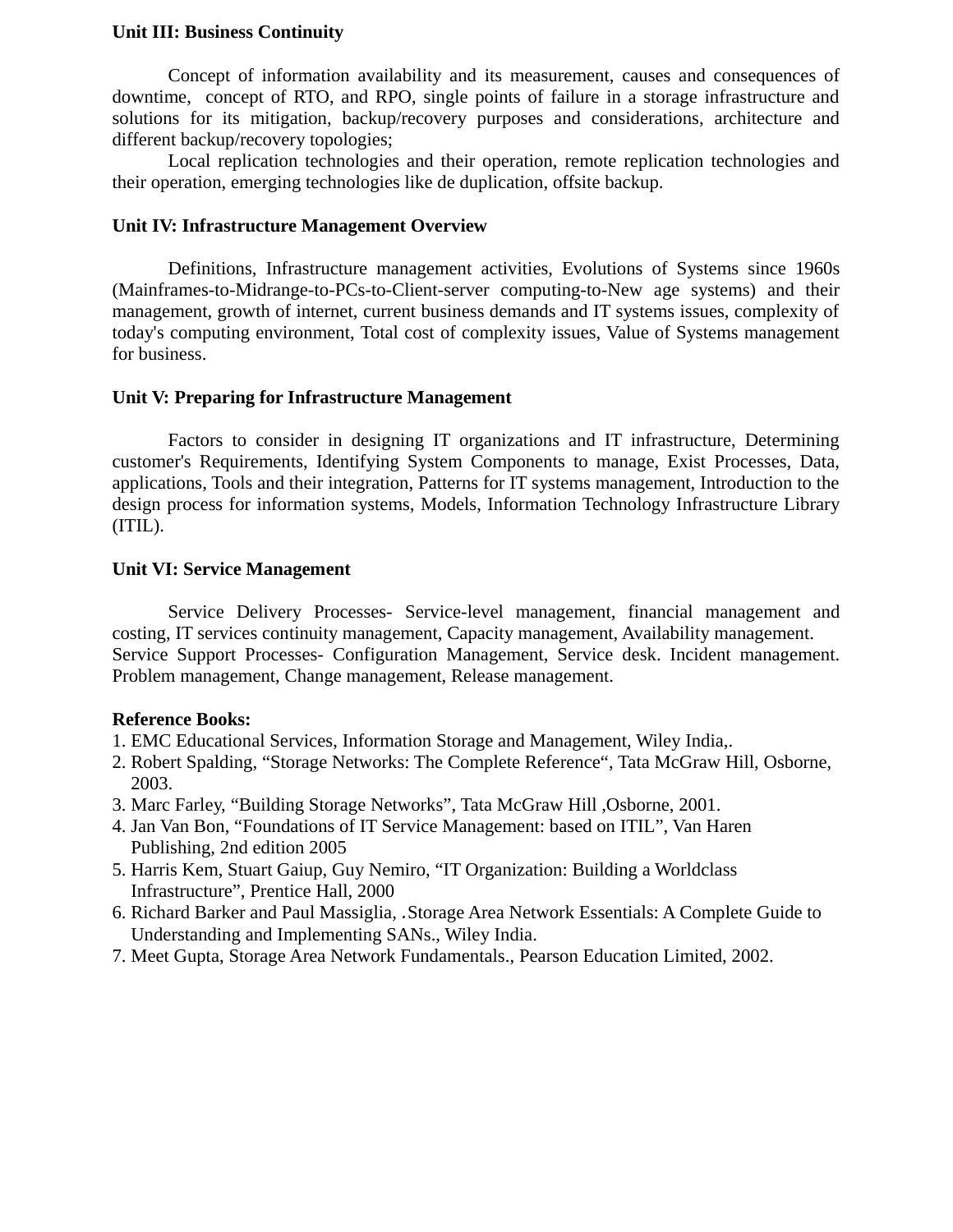|                             | 610102- Advanced Unix Programming               |
|-----------------------------|-------------------------------------------------|
| <b>Teaching Scheme</b>      | <b>Examination Scheme</b>                       |
| <b>Lectures: 4 Hrs/week</b> | <b>Theory In-semester Assessment: 50 Marks</b>  |
|                             | <b>Theory End-semester Assessment: 50 Marks</b> |
|                             | Total Credits : 04                              |

#### **Unit I. Introduction to UNIX File system**

Introduction to UNIX file system, file handling utilities, securities and file permissions, process utilities, Disk utilities, networking commands, Introduction to shell scripting, Working with Bourn shell: Shell responsibilities, PIPES and input and output redirection, Shell variables, Shell commands, Control structures, Shell script examples, ext4, IA-64 Architecture: Userlevel Instruction Set Architecture, Runtime and Software Conventions, System Instruction Set Architecture, The Register Stack Engine (RSE). Kernel Entry and Exit: Interuptions, System Calls, Signals, Kernel acces to user memory, Stack unwinding: IA-64 ELF unwind sections The Kernel Unwind Interface, Embedding unwind information in Assembly code, Implementation Aspects.

#### **Unit II. Process Management**

Process management and working of signals in Unix - process definition, its relation with its environment through environment variables, command-line arguments; process memeory layout; process creation-fork(), process control - wait(), waitpid(); program loading-exec() family; process termination-exit(), \_exit(); non-local goto-setimp(), longimp(); signals-signal disposition, reliable and unreliable ways of signals, creation, pending and delivery stages;signal sets-blocking, unblocking; useful signals-SIGINT, SIGKILL, SIGTERM, SIGALRM, alarm(), pause(), ELF64, Linux Tasks, Virtual Memory Management, Address space for Linux Process, Page Tables, Translation Lookahead Buffers, Page Faults, Memory Coherancy, Switching Address spaces.

#### **Unit III. Advanced I/O in Unix**

Introduction, Streams and file objects, Standard Input, Standard Output, and Standard Error, Buffering, opening reading & writing in streams, Nonblocking I/O, Record locking, streams, I/O multiplexing, asynchronous I/O, readv & writev functions, readn & writen functions, Memory mapped I/O,

#### **Unit IV. Inter-process Communication**

Inter Processes communication within the system and their applications in network programming: types of IPC-pipes, FIFOs, Message Queues, Semaphores, Shared memory; pipescharacteristics, creating a pipe, writing and reading from a pipe, popen(), synchronization, process pipe-lining, co-processes; FIFO-names pipe, characteristics, contrast with pipes, opening, reading and writing, non-blocking option; Message Queues-characteristics, contrast with pipes/fifos, concept of key space, identifier, fork(), msgget(), msgsnd(), msgrcv(), msgctl(); semaphores- characteristics, semget(),semop(),semctl(), semadj variable usage; shared memorycharacteristics, fastest IPC, shmget(),shmat(),shmdt(0,shmctl().

#### **Unit V. Multithreading in UNIX**

Different models of concurrent server design: Multiplexing, Forking, Multithreading, Preforking, Prethreading, Preforking and Prethreading; Preforking Models; Prethreading Models. To understand remote procedure calls and practice: RPC model; stubs and skeletons; call semantics. Thread Interface, Thread Synchronization, Symetric Multiprocessing: Multiprocesing on Linux, Linux Locking Principles, Multiprocessor support Interface, CPU-specific Data area.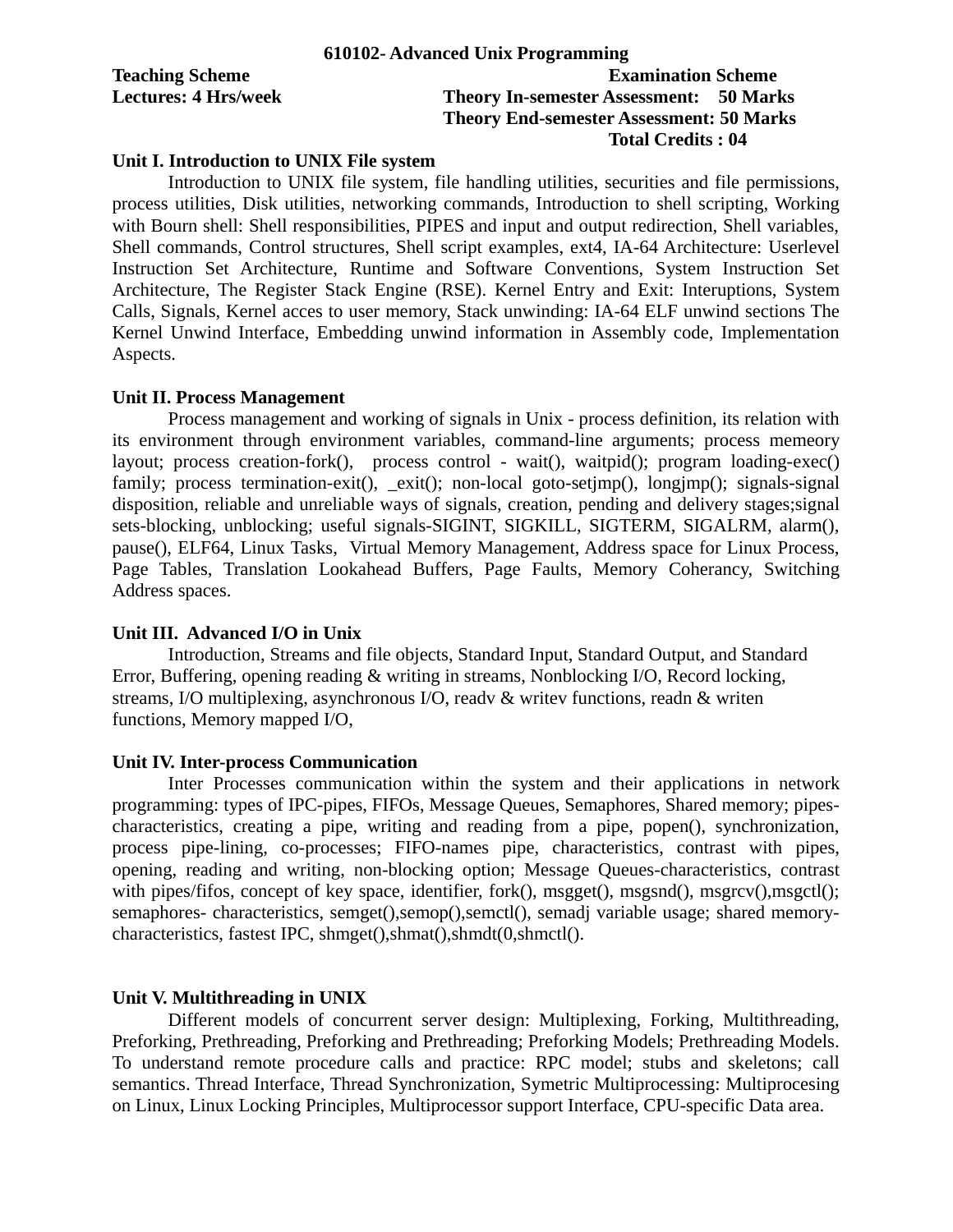## **Unit VI. Introduction to Socket**

Understanding of sockets: what is a socket, Study of different types of sockets: Raw sockets, Unix Domain sockets, TCP & UDP sockets, Routing sockets, socket pair, socket descriptor, socket address structure for IPv4 , end point addressing, Study of simple, protocol dependent socket program: Design of a simple client and server: daytime server , echo server with and without threading .

## **References:**

- 1. Advanced Programming in the UNIX-W. Richard Stevens
- 2. Unix Network Programming: Vol-II Inter Process Communications
- 3. IA-64 Linux Kernel: Design and Implementation, David Mosberger, Hewlett-Packard Professional Books, ISBN13: 9780130610140, ISBN10: 0130610143

## **Additional References:**

1. The Design of the Unix Operating System- Maurice J. Bach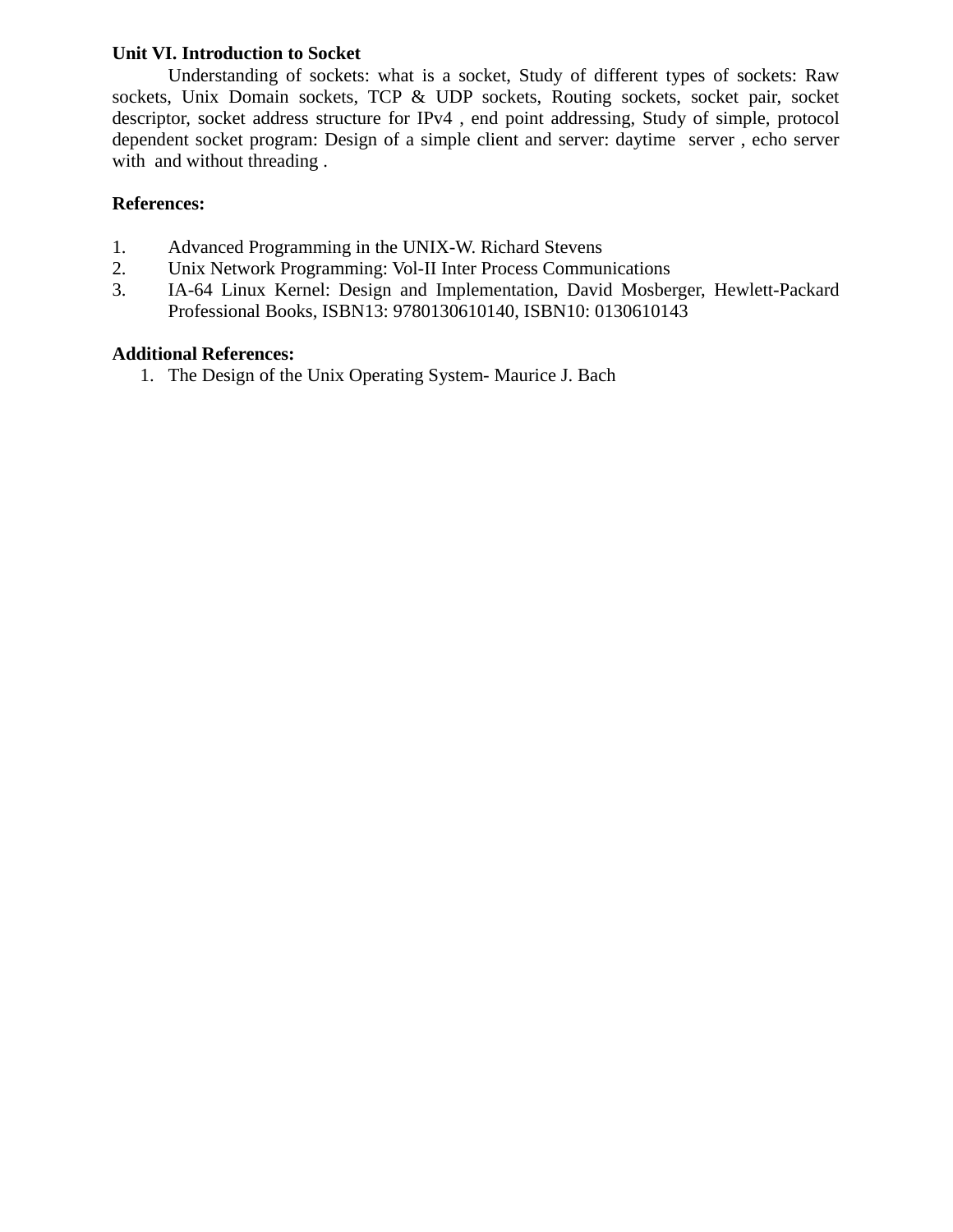## **Elective III**

#### **610103A - Network Security**

**Teaching Scheme Examination Scheme Lectures: 5 Hrs/week Theory In-semester Assessment: 50 Marks Theory End-semester Assessment: 50 Marks Total Credits : 05**

## **Unit I. Introduction**

Security Trends, the OSI Security Architecture, Security Attacks, Security Services, Security Mechanisms, A model for Network Security The Security problems, Avenues of **Attacks** 

## **Unit II. Security at each layer** :

Security at Application Layer : PGP, and S/MIME, Email Security Security at Transport Layer : SSL & TLS, SSL Architecture, Four Protocols, SSL message formats, Transport layer security Security at Network Layer : IPSec, Two Modes, Two Security Protocols, Security Association, security Policy, Internet Key Exchange (IKE), ISAKMP

## **Unit III. System Security** :

Description of the system, Users, Trust and Trusted systems, Buffer overflow and Malicious software, malicious program, worm, viruses, IDS, Firewall.

Firewalls: Network Partitioning, firewall platforms, partitioning models and methods, Secure SNMP, Secure routing interoperability, virtual network.

## **Unit IV. Cryptographic Techniques**

Secret versus " Public" key Cryptography, Types of attack, Types of cipher - Substitution, transposition, Other Cipher properties, Secret key cryptography , Public key cryptography and RSA key management, digital certificates, PKI, identity based encryption, Authentication

## **Unit V. Security Policies and Design Guidelines**

Policies: Policy creation, Regularity considerations, Privacy regulations. Security: Infrastructure and components. Design Guidelines. Authentication: Authorization and accounting. Physical and logical access control. User authentication: Biometric devices.

## **Unit VI. Web Security**

Computer Forensics: evidence , collecting Evidence Chain of Custody, free space vs Stack space. TCP/IP Vulnerabilities : Securing TCP/IP Spoofing: The process of an IP spoofing attack, Cost of Spoofing, Types of spoofing, spoofing tools, prevention and Mitigation

## **References:**

- 1. Cryptography and Network Security Principles and Practices William Stallings
- 2. Cryptography and Network Security Forozan an Mukhopadhay Mc Graw Hill
- 3. Information Assurance & security Series Principles of Computer Security, Security + and Beyond – Conklin, White, Cothren, Williams, Davis – Dreamtech Press
- 4. Cheswick W. Bellovin S. " Firewall and Internet security Repelling the Wily Hacker", 2<sup>nd</sup> Addison Wesley
- 5. Security Architecture, design, deployment and operations Christophr M King , Curtis, Dalton and T Ertem Osmanoglu
- 6. Computer Security Concepts, Issues and Implementation Alfred Basta, Wolf Halton Cengage Learning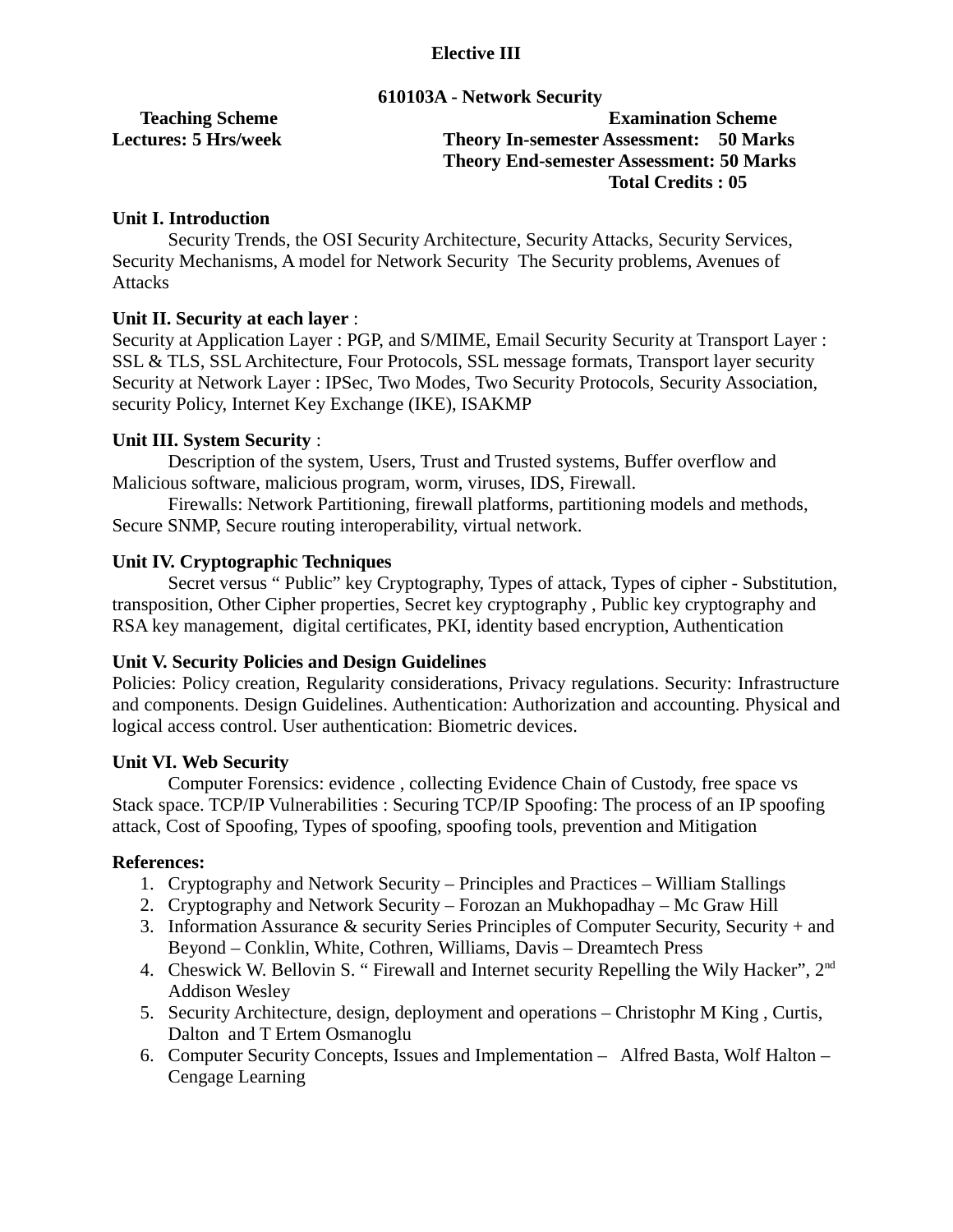## **Teaching Scheme Examination Scheme Lectures: 5 Hrs/week Theory In-semester Assessment: 50 Marks Theory End-semester Assessment: 50 Marks Total Credits : 05**

## **Unit I. Introduction**

Cloud computing fundamentals, the role of networks in Cloud computing, Essential characteristics of Cloud computing, Cloud deployment model, Cloud service models, Multitenancy, Cloud cube model, Cloud economics and benefits, Cloud types and service scalability over the cloud, challenges in cloud NIST guidelines

## **Unit II. Virtualization, Server, Storage and Networking**

Virtualization concepts , types, Server virtualization, Storage virtualization, Storage services, Network virtualization, Service virtualization, Virtualization management, Virtualization technologies and architectures, Internals of virtual machine, Measurement and profiling of virtualized applications. Hypervisors: KVM, Xen, HyperV Different hypervisors and features

## **Unit III. Data in cloud**

Storage system architecture, Big data, Virtualized Data Centre (VDC) architecture, VDC environments, concepts, planning and design, Managing VDC and cloud infrastructures, hybrid storage networking technologies (iSCSI, FCIP,FCoE), host system design consideration

## **Unit IV. Cloud security**

Cloud Security risks, Security, Privacy, Trust, Operating system security, Security of virtualization, Security risks posed by shared images, Security risk posed by a management OS, Xoar, Trusted virtual machine monitor

## **Unit V. QoS [ Quality of Service ] of Cloud**

Taxonomy and survey of QoS management and service , Selection methodologies for cloud computing, Auto scaling, Load balancing and monitoring in open source cloud, Resource scheduling for Cloud Computing

## **Unit VI. Cloud patterns and application**

Cloud Platforms: Amazon EC2 and S3, Cloudstack, Intercloud, Mobile Cloud Designing an image: Pre-packaged image, singleton instances prototype images Designing an architecture : Adapters, Facades, Proxies and balancers Clustering : The n-Tier Web pattern, Semaphores and Locking Map Reduce Peer-to-Peer framework

## **References:**

- **1.** Dr. Kumar Saurabh,"Cloud Computing", Wiley Publication
- **2.** Borko Furht, "Handbook of Cloud Computing", Springer
- **3.** Venkata Josyula,"Cloud computing Automated virtualized data center", CISCO Press
- **4.** Greg Schulr,"Cloud and virtual data storage networking",CRC Press
- **5.** Mark Carlson,"Cloud data management and storage", Mc Graw hill
- **6.** Lizhe Wang, " Cloud Computing:Methodology, System and Applications", CRC Press
- **7.** Cloud computing: Data Intensive Computing and Scheduling by Chapman Hall/CRC
- **8.** Christopher M. Moyer, Building Applications in the Cloud: Concepts, Patterns, and Projects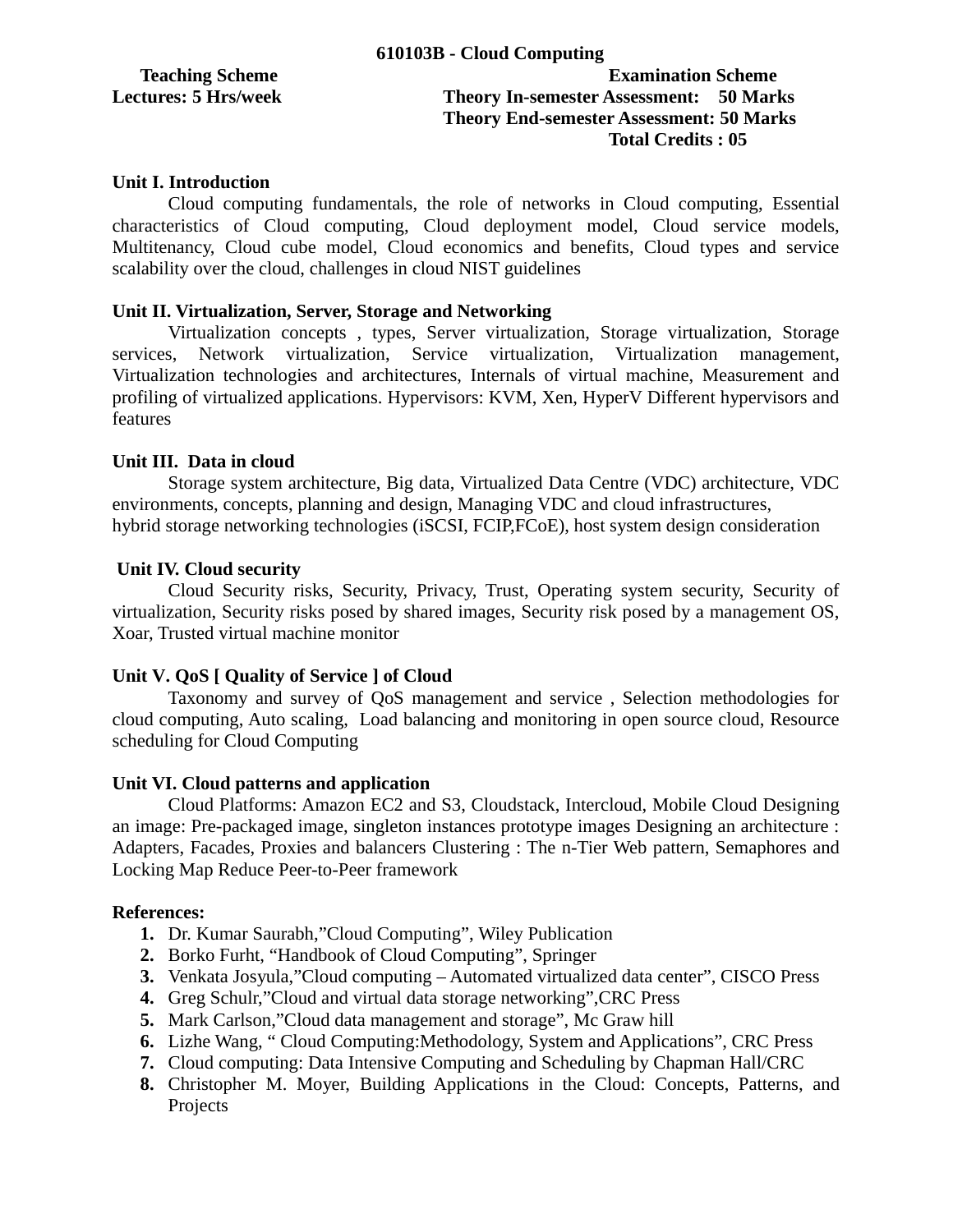**9.** Dan C. Marinescu," Cloud computing: Theory and Practice",

## **Additional References:**

- **1.** Antonopoulus, Nikos, "Cloud computing: Principles, Systems and Applications",1<sup>st</sup> edition
- **2.** Ronald Krutz,"Cloud Security: Comprehensive guide to Secure Cloud Computing", Wiley Publishing
- **3.** Barrie Sosinsky,"Cloud Computing Bible", Wiley
- **4.** Rajkumar Buyya,"CLOUD COMPUTING Principles and Paradigms",Wiley and Sons, Inc
- **5.** Anthony T. Velte, "Cloud Computing: Practical Approach", Mc Graw Hill
- **6.** Tim Mather,"Cloud Security and Privacy", O'REILLY
- **7.** Gautham Shroff, "Enterprise Cloud Computing", Cambridge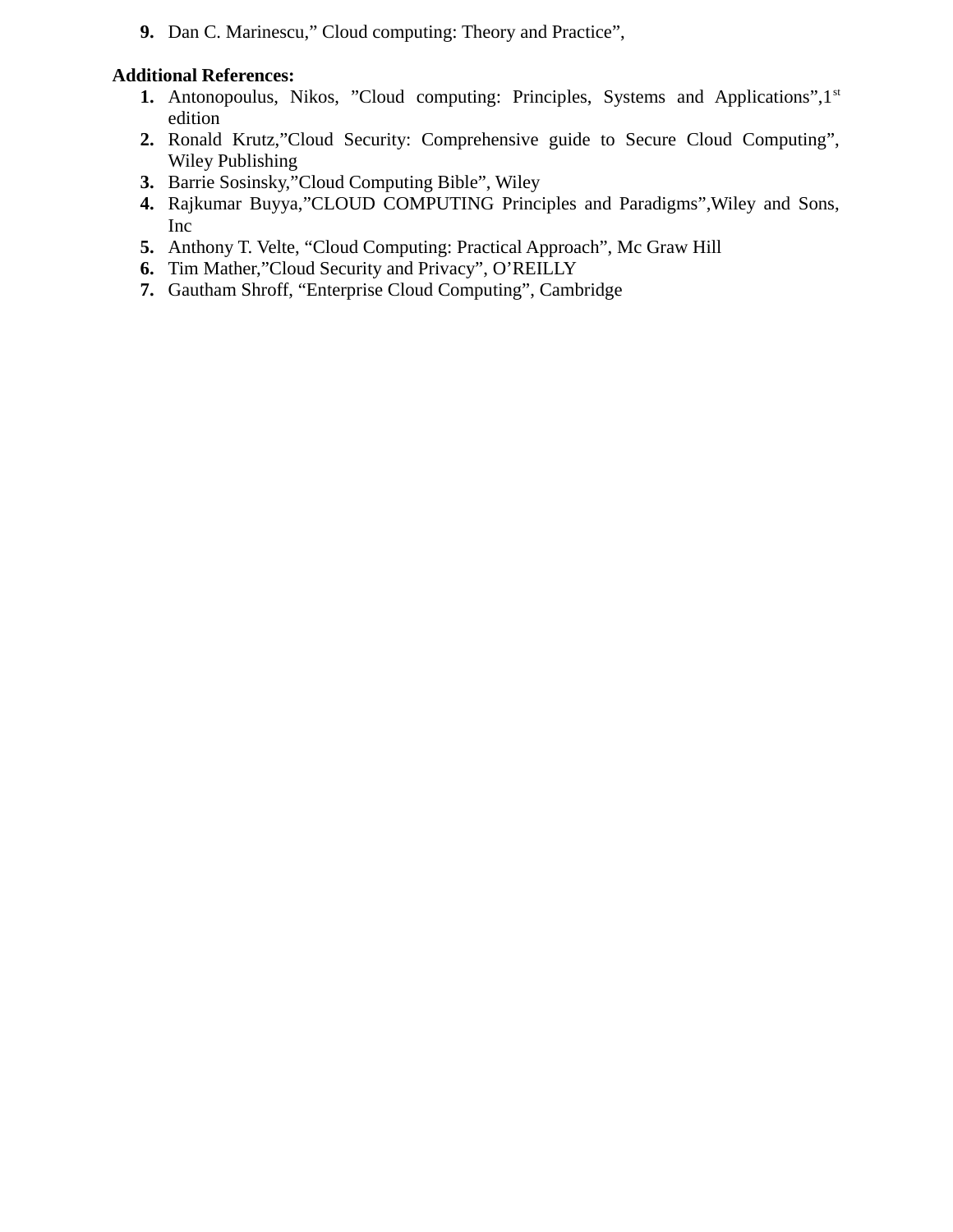|                             | 610103C - Computer Vision and Pattern Recognition |
|-----------------------------|---------------------------------------------------|
| <b>Teaching Scheme</b>      | <b>Examination Scheme</b>                         |
| <b>Lectures: 5 Hrs/week</b> | <b>Theory In-semester Assessment: 50 Marks</b>    |
|                             | <b>Theory End-semester Assessment: 50 Marks</b>   |
|                             | <b>Total Credits: 05</b>                          |

#### **Unit I. Basics of Digital Imaging**

Image Acquisition, Sampling, Quantization, Difference in Monochrome and Multichrome imaging, concept of color spaces, point processing techniques, mask processing methods, image filtering, shape in images, edge detection, gradient operators- Roberts, Sobel, Prewitt, Canny, Slope magnitude method, morphological image processing, erosion, dilation, opening, closing, hit-n-miss transform, thinning, Top Hat transformation, Bottom hat transformation.

#### **Unit II. Image Representation and Region Analysis**

Shape Descriptors-contour based, region based, Boundary based; Thresholding based segmentation, Watershed based Segmentation, Gray level Co-occurrence Matrix-energy, entropy, maximum probability, contrast, correlation; wavelets, wavelet Pyramids, Image matching, similarity measures, feature extraction in spatial domain, block truncation coding, feature extraction in transform domain, image transforms, energy based feature extraction.

#### **Unit III. Computer Vision Applications**

Image Fusion and Clustering- K-means, Vector Quantization, Hierarchical Clustering, Partitioned Clustering, Image Inpainting, Multisensor image fusion, character recognition, face recognition, Trademark databases, Medical Imaging, Signature Verification, Vehicular license plate Recognition, image and Video retrieval, Surveillance, Robotic vision, Panoramic view Construction

#### **Unit IV. Introduction to Pattern Recognition**

Tree Classifiers-Decision Trees, Random Forests; Bayesian Decision Theory; Linear Discriminants Discriminative Classifiers- Separability, Perceptions, Support Vector Machines.

#### **Unit V. Decision Theory**

Parametric Techniques Generative Methods grounded in Bayesian Decision Theory: Maximum Likelihood Estimation, Bayesian Parameter Estimation, Sufficient Statistics; Non-Parametric Techniques- Kernel Density Estimators, Parzen Window, Nearest Neighbor Methods; Unsupervised Methods Exploring the Data for Latent Structure- Component Analysis and Dimension Reduction, principal Component Analysis

#### **Unit VI. Clustering**

K-Means, Expectation Maximization, Mean Shift, Vector Quantization- Codebook generation Methods; Classifier Ensembles- Bagging, Boosting / AdaBoost; Graphical Models The Modern Language of Pattern Recognition and Machine Learning- Bayesian Networks, Sequential Models; Neural Networks

#### **Reference Books**

- 1. Robert Haralick and Linda Shapiro, "Computer and Robot Vision", Vol I, II, Addison Wesley, 1993.
- 2. David A. Forsyth, Jean Ponce, "Computer Vision: A Modern Approach" PHI
- 3. R Jain, R Kasturi, , "Machine Vision"*,* McGraw Hill
- 4. R. O. Duda, P. E. Hart, D. G. Stork, "Pattern Classification", 2nd Edition, Wiley-Inter-science, John Wiley &Sons, 2001
- 5. David G. Stork and Elad Yom-Tov, "Computer Manual in MATLAB to accompany Pattern Classification" Wiley Inter-science, 2004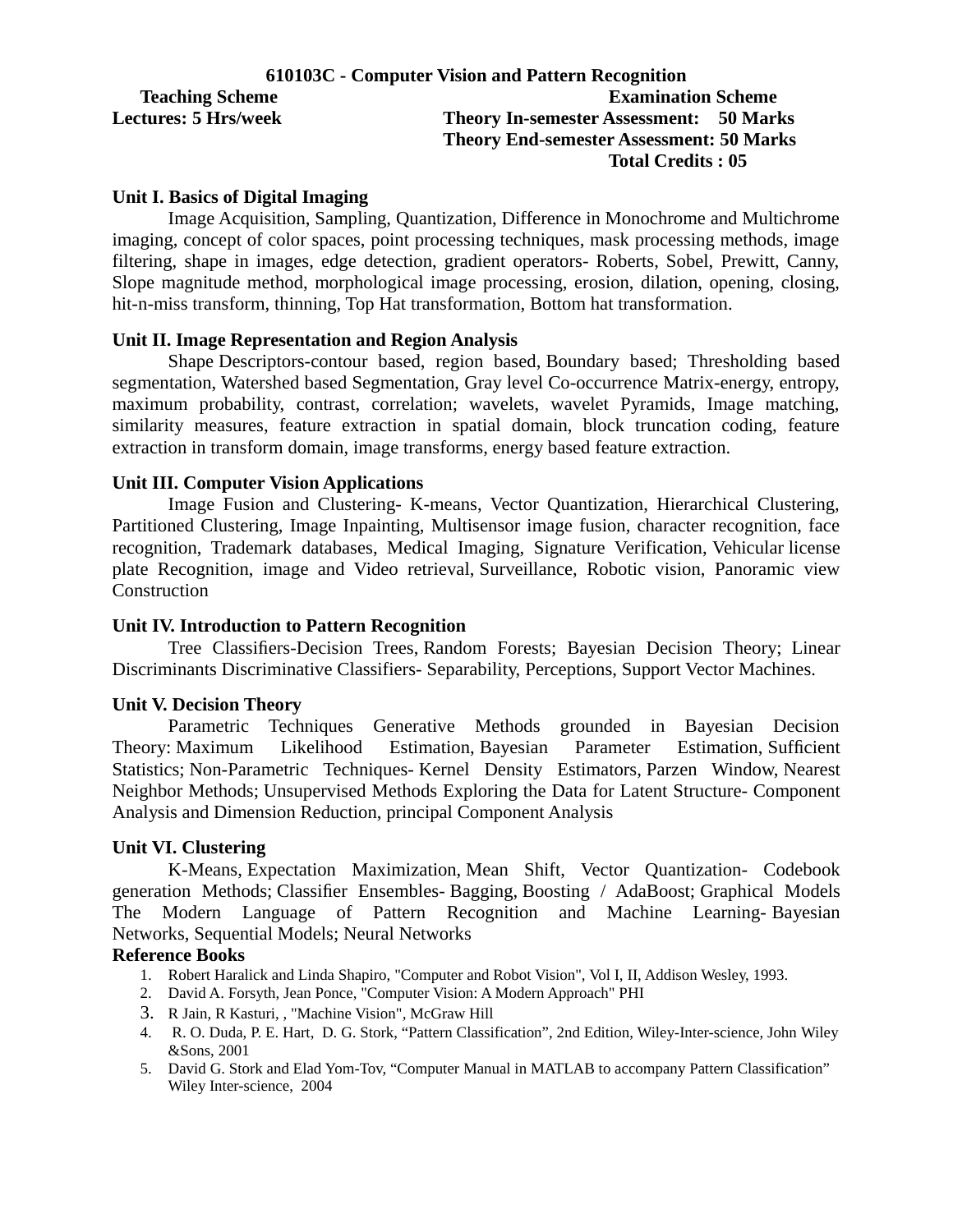| <b>Teaching Scheme</b>      |  |
|-----------------------------|--|
| <b>Lectures: 5 Hrs/week</b> |  |

## **Examination Scheme Theory In-semester Assessment: 50 Marks Theory End-semester Assessment: 50 Marks Total Credits : 05**

## **Objectives:**

• Design and develop intelligent systems in the framework of soft computing, and to acquire knowledge of scientific application-driven environments.

## **Outcomes:**

Students who successfully complete this course will be able to

- Have a general understanding of soft computing methodologies, including artificial neural networks, fuzzy sets, fuzzy logic, fuzzy inference systems and genetic algorithms;
- Design and development of certain scientific and commercial application using computational neural network models, fuzzy models, fuzzy clustering applications and genetic algorithms in specified applications.

## **Unit I: Soft Computing Basics**

Introduction, soft computing vs. hard computing, various types of soft computing techniques, applications of soft computing. Basic tools of soft computing – Fuzzy logic, neural network, evolutionary computing. Introduction: Neural networks, application scope of neural networks, fuzzy

logic, genetic algorithm, hybrid systems.

#### **Unit II: Neural Networks**

Neuron, Nerve structure and synapse, Artificial Neuron and its model, activation functions, Neural network architecture: single layer and multilayer feed forward networks, recurrent networks. Various learning techniques; perception and convergence rule, Autoassociative and hetro-associative memory, perceptron model, single layer artificial neural network, multilayer perception model; back propagation learning methods, effect of learning rule co-efficient ;back propagation algorithm, factors affecting back propagation training, applications.

## **Unit III: Fuzzy Logic**

Basic concepts of fuzzy logic, Fuzzy sets and Crisp sets, Fuzzy set theory and operations, Properties of fuzzy sets, Fuzzy and Crisp relations, Fuzzy to Crisp conversion. Membership functions, interference in fuzzy logic, fuzzy if-then rules, Fuzzy implications and Fuzzy algorithms, Fuzzyfications & Defuzzifications, Fuzzy Controller, Fuzzy rule base and approximate reasoning: truth values and tables in fuzzy logic, fuzzy propositions formation of rules ,decomposition of compound rules, aggregation of fuzzy rules, fuzzy reasoning, fuzzy inference system, fuzzy expert systems.

## **Unit IV: Genetic Algorithm**

Basic concepts, working principle, procedures of GA, flow chart of GA, Genetic representations, (encoding) Initialization and selection, Genetic operators, Mutation, Generational Cycle, Traditional algorithm vs genetic algorithm, simple GA, general genetic algorithm, schema theorem, Classification of genetic algorithm, Holland classifier systems, genetic programming, applications of genetic algorithm, Convergence of GA, Applications & advances in GA, Differences & similarities between GA & other traditional method, applications.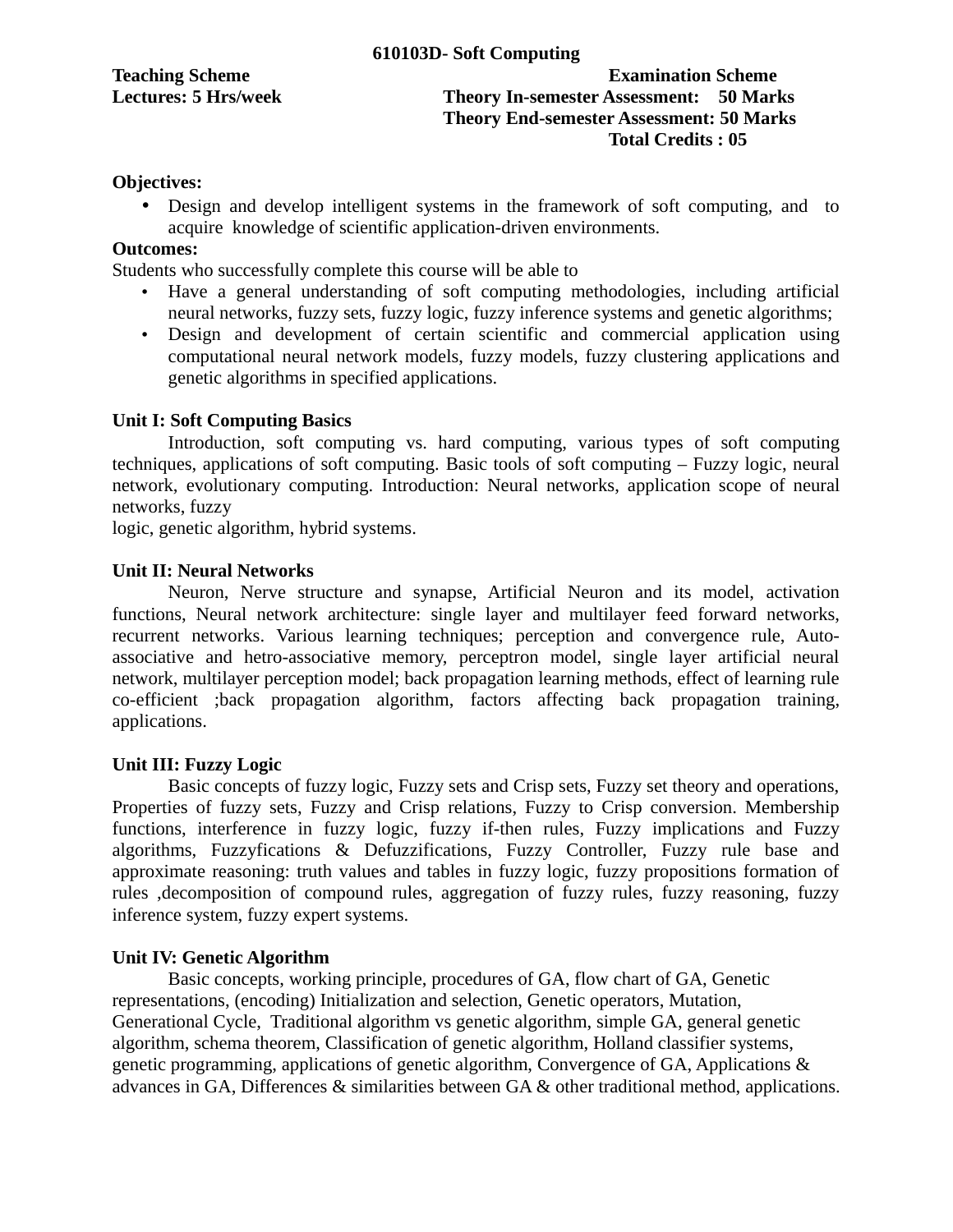## **Unit V: Evolutionary computing**

Role of biologically inspired software, Difficulties in search, optimization and machine learning, Overview of natural evolution and its abilities, Evolutionary Programming/Evolutionary Strategies

Issues in evolutionary search, applying an evolutionary algorithm, Artificial Life, Ant colony optimization, Swarm intelligence

## **Unit VI: Application areas of soft computing**

Optimization, function regression, Scheduling, Fraud detection, Anomaly detection, Design Robot or agent control, Interactive tools such as music composition, art generation, decision making and others.

#### **Text Books:**

- 1. S. Rajsekaran & G.A. Vijayalakshmi Pai, "Neural Networks,Fuzzy Logic and Genetic Algorithm:Synthesis and Applications" Prentice Hall of India.
- 2. N.P.Padhy,"Artificial Intelligence and Intelligent Systems" Oxford University Press.
- 3. Neuro-Fuzzy and Soft Computing, J S R Jang, CT Sun and E.Mizutani , PHI PVT LTD.
- 4. Principles of soft computing –by Sivandudam and Deepa, John Mikey India.

## **Reference Books:**

- 1. Siman Haykin,"Neural Netowrks"Prentice Hall of India
- 2. Timothy J. Ross, "Fuzzy Logic with Engineering Applications" Wiley India.
- 3. Eiben and Smith, "Introduction to Evolutionary Computation", Springer.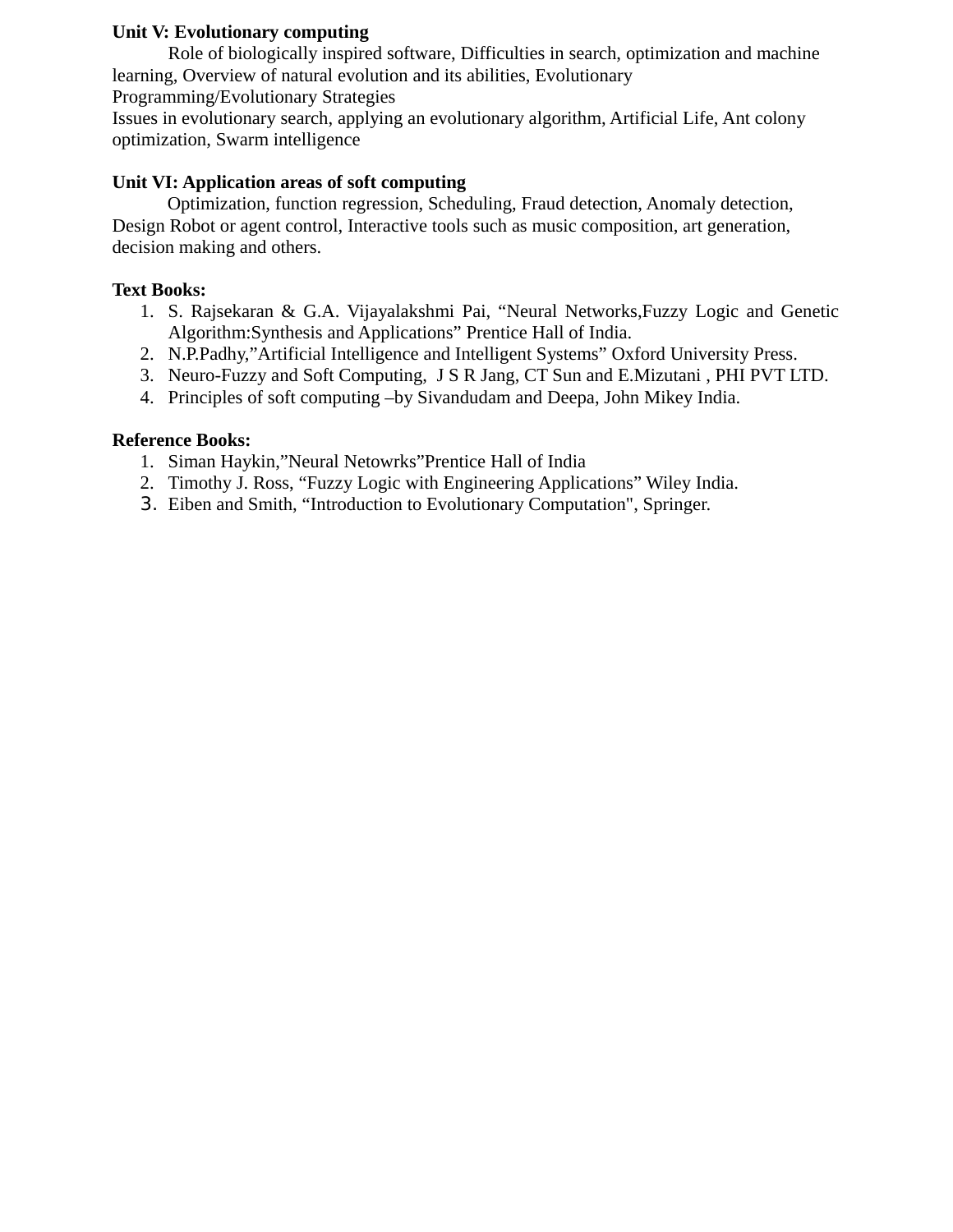## **Teaching Scheme Examination Scheme Practical: 4 Hrs/week TW: 50 Marks Presentation Oral: 50 Marks Total Credits: 04**

Seminar based on state-of-the art in the selected electives. The presentation and the report should cover motivation, mathematical modeling, data-table discussion and conclusion. The reports to be prepared using LATEX derivative. To maintain the quality of the seminar work it is mandatory on the seminar guides to maintain a progressive record of the seminar contact Hrs of 1 Hrs per month per seminar which shall include the discussion agenda, weekly outcomes achieved during practical sessions, corrective actions and comments on the progress report as per the plan submitted by the students including dates and timing, along with the signature of the student as per the class and teacher time table (as additional teaching load); such record of progressive work shall be referred by the examiners during evaluation.

## **610105 – Dissertation Stage-I**

| <b>Teaching Scheme</b>               | <b>Examination Scheme</b> |
|--------------------------------------|---------------------------|
| <b>Practical: 8 Hrs/week/student</b> | TW: 50 Marks              |
|                                      | <b>OR:</b> 50 Marks       |
|                                      | <b>Total Credits: 08</b>  |

**Motivation, Problem statement, survey of journal papers related to the problem statement, problem modeling and design using set theory, NP-Hard analysis, SRS, UML, Classes, Signals, Test scenarios and other necessary, problem specific UML, software engineering documents.** Student should publish one International Journal Paper (having ISSN Number and preferably with Citation Index II); or paper can be published in reputed International Journal recommended by the guide of the Dissertation and in addition to above the term work shall include the paper published, reviewers comments and certificate of presenting the paper in the conference organized/sponsored by the Board of Studies in Computer Engineering. To maintain the quality of the dissertation work it is mandatory on the dissertation guides to maintain a progressive record of the dissertation contact Hrs of 1 Hrs per week which shall include the dissertation discussion agenda, weekly outcomes achieved during practical sessions, corrective actions and comments on the progress report as per the plan submitted by the students including dates and timing, along with the signature of the student as per the class and teacher time table; such record of progressive work shall be referred by the dissertation examiners during evaluation. At the most 8 dissertations can be assigned to a guide.

## **Important Note regarding all Open Electives**

Open Elective proposal shall be (current state-of the art in Computer Engineering or Interdisciplinary or intra-disciplinary) focusing algorithms, technologies developed using computing or systems programming (Kernel level/ Embedded) or virtualization or useful for the professional growth, if any, to be forwarded to the BoS, Computer Engineering for necessary approvals on or before the month of December every year. The teaching shall be done through Industry-Institute Interaction/invited talks/webminars etc.